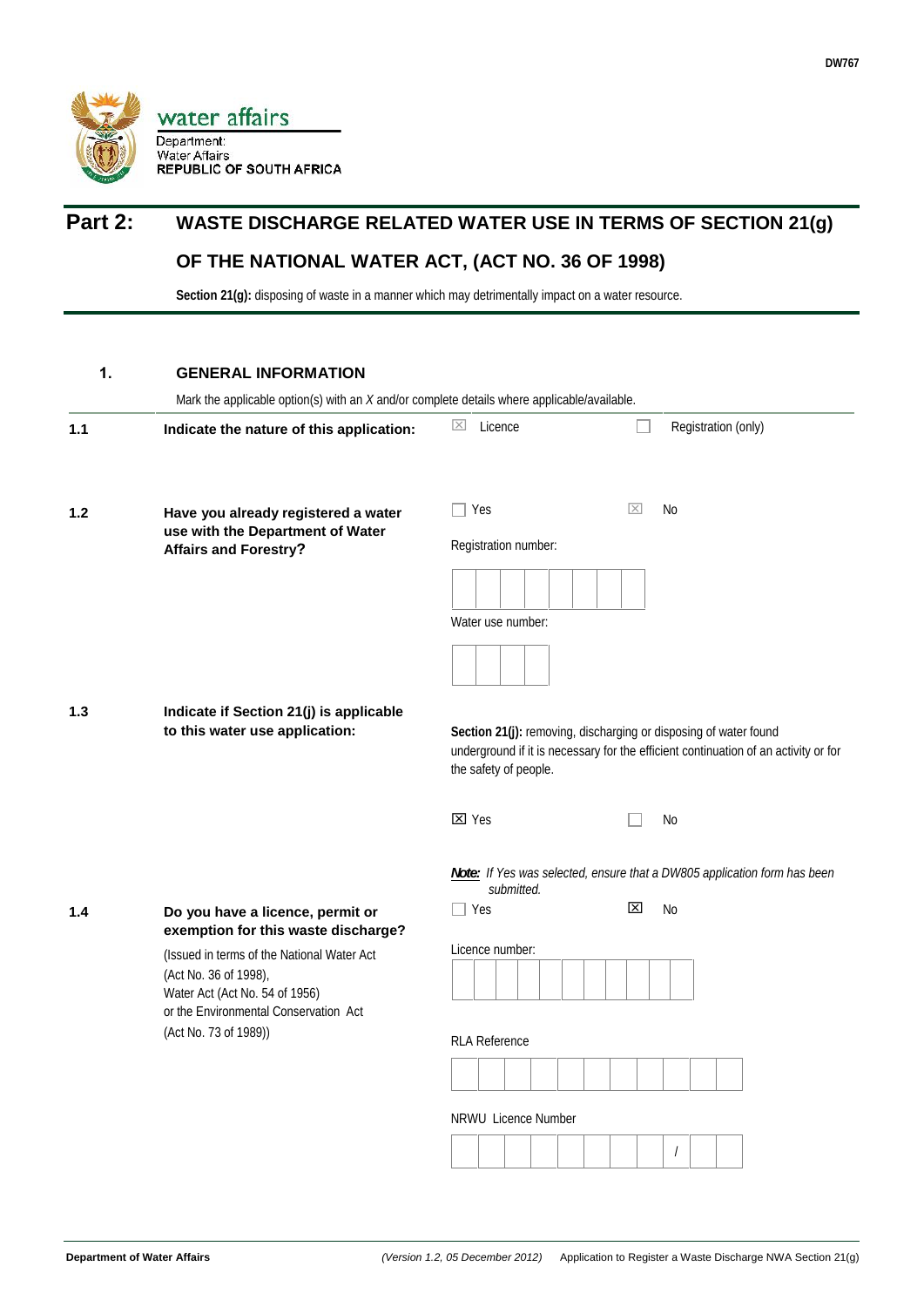|              | <b>RLA Business Unit</b>                                                                                                                                                                                                                                                                                                                             |
|--------------|------------------------------------------------------------------------------------------------------------------------------------------------------------------------------------------------------------------------------------------------------------------------------------------------------------------------------------------------------|
|              |                                                                                                                                                                                                                                                                                                                                                      |
|              | (NRWU = National Register of Water Use; RLA = Responsible Licensing Authority; WU = Water Use)                                                                                                                                                                                                                                                       |
|              | <b>OR</b>                                                                                                                                                                                                                                                                                                                                            |
|              | Permit number:                                                                                                                                                                                                                                                                                                                                       |
|              | <b>OR</b>                                                                                                                                                                                                                                                                                                                                            |
|              | Exemption reference number                                                                                                                                                                                                                                                                                                                           |
| 1.5          | Applicant Type (mark only one block with $X$ )<br>Individual (complete 1.6)<br>Provincial Department (complete 1.9)<br>$\overline{\phantom{a}}$<br>$\boxtimes$ Company, business, partnership or community (complete 1.7)<br>Water Services Provider (complete 1.10)<br>National Department (complete 1.8)<br>Water User Association (complete 1.11) |
| 1.6<br>1.6.1 | If the applicant is an individual<br>Title<br>Sumame<br>Initials                                                                                                                                                                                                                                                                                     |
| 1.6.2        | South African ID (if holder of South African Id) alternatively Passport Number:                                                                                                                                                                                                                                                                      |
|              | ID Number or Passport Number                                                                                                                                                                                                                                                                                                                         |
|              | Passport Expiry Date<br>(ccyymmdd)                                                                                                                                                                                                                                                                                                                   |
|              | Passport Country Of Issue                                                                                                                                                                                                                                                                                                                            |
| 1.7          | If the applicant is a company, business, partnership or community:                                                                                                                                                                                                                                                                                   |
| 1.7.1        | Name of company, business, partnership or community:                                                                                                                                                                                                                                                                                                 |
|              | Atha-Africa Ventures (Pty) Ltd                                                                                                                                                                                                                                                                                                                       |
| 1.7.2        | 0<br>$\overline{0}$<br>$\overline{c}$<br>$\overline{7}$<br>$\overline{4}$<br>6<br>$\overline{4}$<br> 0 <br>$0\vert 7$<br><b>Business Enterprise Registration Number</b>                                                                                                                                                                              |
| 1.7.3        | $2\vert$<br>$\overline{2}$<br>$\vert 0 \vert$<br>4<br>$\mathbf 0$<br>$\overline{0}$<br>7<br>4<br>Date Established (ccyymmdd)                                                                                                                                                                                                                         |
|              | Republic of South Africa<br>Country Where Established                                                                                                                                                                                                                                                                                                |
| 1.8          | If the applicant is a National Department:                                                                                                                                                                                                                                                                                                           |
| 1.8.1        | National Department Name:                                                                                                                                                                                                                                                                                                                            |
| 1.9          | If the property owner is a Provincial Department:                                                                                                                                                                                                                                                                                                    |
| 1.9.1        | Province:                                                                                                                                                                                                                                                                                                                                            |
| 1.9.2        | Provincial Department Name:                                                                                                                                                                                                                                                                                                                          |
|              |                                                                                                                                                                                                                                                                                                                                                      |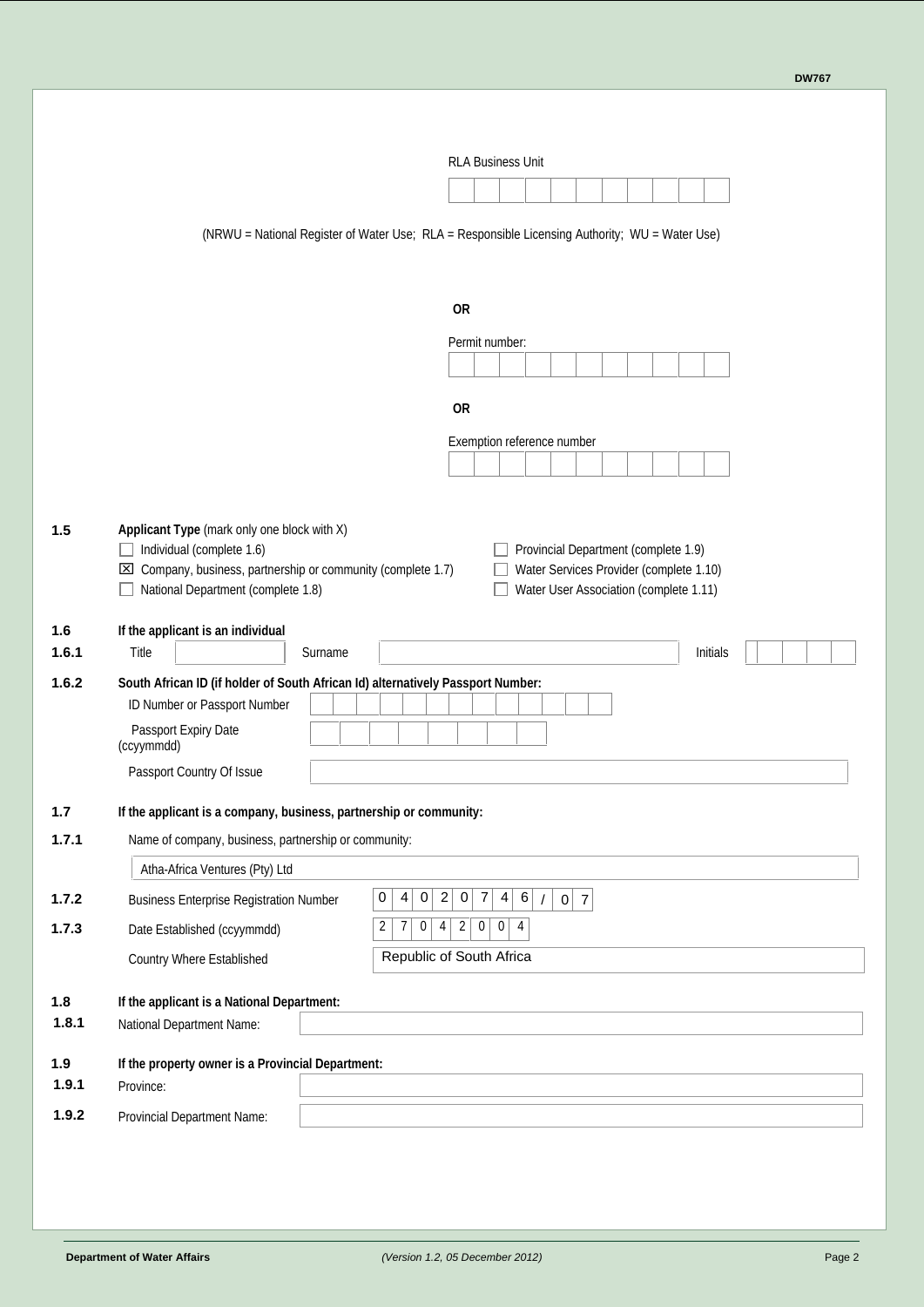# **1.10.1** Name of WSP: **1.11 If the property owner is a Water User Association: 1.11.1** Name of WUA:

### **1.12 BBBEE Status**

Mark the applicable option(s) with an X)

**1.10 If the property owner is a Water Services Provider:**

- $\Box$ Historically Disadvantaged Individual
- $\Box$ Historically Advantaged Individual
- Black Economic Empowerment(BEE) Compliant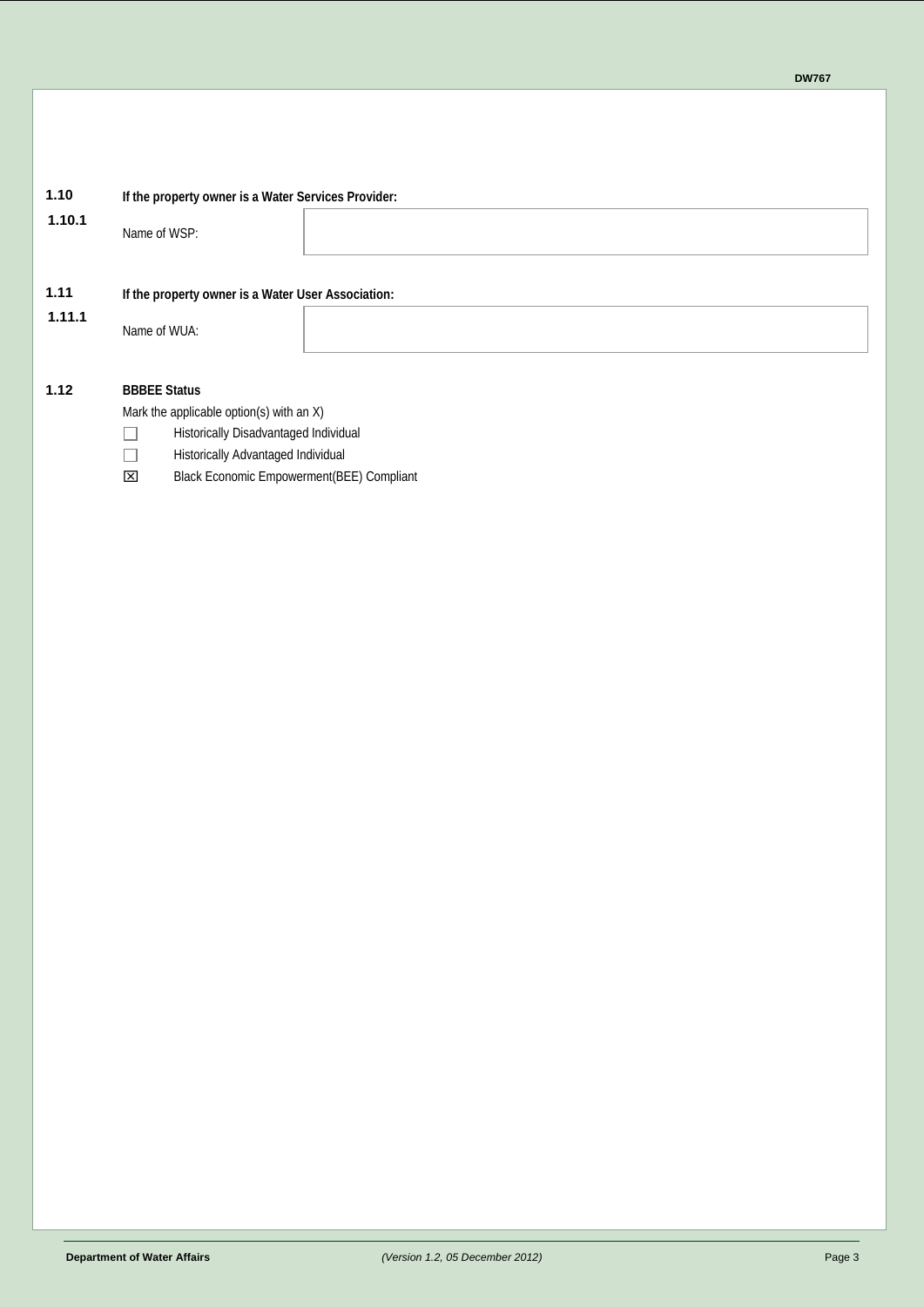# **Declaration by applicant or waste discharger** Delete the words that are not applicable I/we Morgam Munsamy **Morgam Munsamy** (FULL NAME(S)) hereby declare that the information provided by me/us in this application form is, to the best of my/our knowledge, true and correct. 011 784 1885 Signature **Signature Thumb print** Contact number during office hours **Director**

Designation of signatory Date (ccyy/mm/dd):

**It is a criminal offence to provide information that is false or misleading.**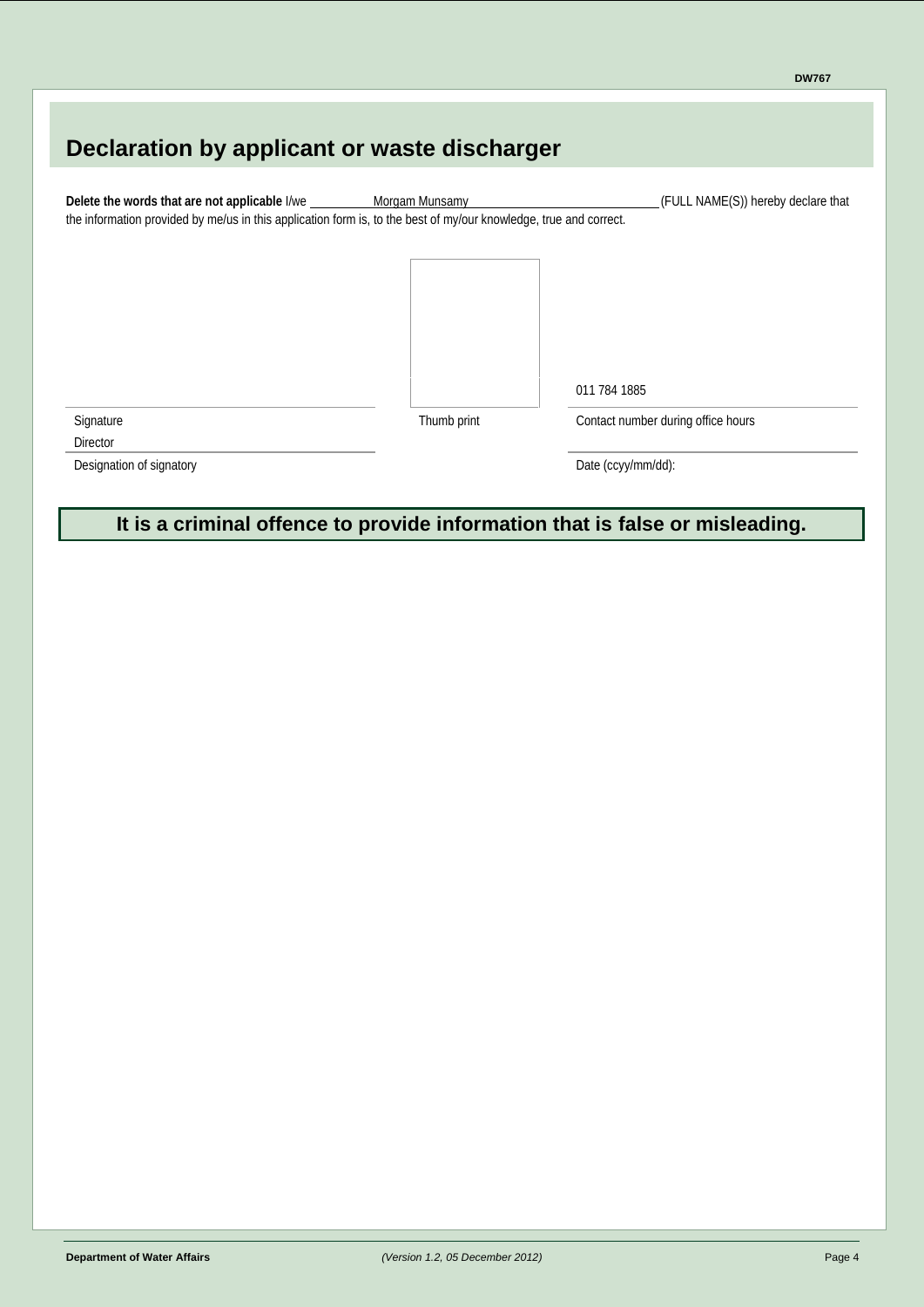**DW767**

| 2.1 | Select the sector that                                                | <b>Agriculture</b>                                                                                                                                                                                                                                                                                                                                                                                                                                                                             |                                                                                      |   |
|-----|-----------------------------------------------------------------------|------------------------------------------------------------------------------------------------------------------------------------------------------------------------------------------------------------------------------------------------------------------------------------------------------------------------------------------------------------------------------------------------------------------------------------------------------------------------------------------------|--------------------------------------------------------------------------------------|---|
|     | generates the                                                         | Aquaculture                                                                                                                                                                                                                                                                                                                                                                                                                                                                                    | Intensive Animal Husbandry                                                           |   |
|     | wastewater or waste<br>which this application<br>refers to            | Irrigation                                                                                                                                                                                                                                                                                                                                                                                                                                                                                     | Other (please specify below)                                                         |   |
|     | (Mark only one box with an $X$ )                                      | <b>Urban / Domestic</b>                                                                                                                                                                                                                                                                                                                                                                                                                                                                        |                                                                                      |   |
|     |                                                                       | Sewage Treatment Works                                                                                                                                                                                                                                                                                                                                                                                                                                                                         | <b>Water Treatment Works</b>                                                         |   |
|     | (Note, if more than one option is<br>applicable, you must fill in a   | <b>Waste Disposal</b>                                                                                                                                                                                                                                                                                                                                                                                                                                                                          |                                                                                      |   |
|     | separate application form per<br>sub-sector)                          | <b>Industry</b>                                                                                                                                                                                                                                                                                                                                                                                                                                                                                |                                                                                      |   |
|     |                                                                       | Agroprocessing                                                                                                                                                                                                                                                                                                                                                                                                                                                                                 | <b>Meat Processing</b>                                                               |   |
|     |                                                                       | Fertilisers                                                                                                                                                                                                                                                                                                                                                                                                                                                                                    | Manufacturing                                                                        |   |
|     |                                                                       | Metal Processing And Finishing                                                                                                                                                                                                                                                                                                                                                                                                                                                                 | Paper And Pulp                                                                       |   |
|     |                                                                       | <b>Textile</b>                                                                                                                                                                                                                                                                                                                                                                                                                                                                                 | Winery                                                                               |   |
|     |                                                                       | Power Generation                                                                                                                                                                                                                                                                                                                                                                                                                                                                               | Other (please specify below)                                                         |   |
|     |                                                                       | Mining                                                                                                                                                                                                                                                                                                                                                                                                                                                                                         |                                                                                      |   |
|     |                                                                       | Coal<br>lхI                                                                                                                                                                                                                                                                                                                                                                                                                                                                                    | Diamond                                                                              |   |
|     |                                                                       | Gold                                                                                                                                                                                                                                                                                                                                                                                                                                                                                           | Sand-winning                                                                         |   |
|     |                                                                       | Platinum                                                                                                                                                                                                                                                                                                                                                                                                                                                                                       | Quarrying                                                                            |   |
|     |                                                                       | Copper                                                                                                                                                                                                                                                                                                                                                                                                                                                                                         | Peat Mining                                                                          |   |
|     |                                                                       | Chromium                                                                                                                                                                                                                                                                                                                                                                                                                                                                                       | Uranium                                                                              |   |
|     |                                                                       | Iron                                                                                                                                                                                                                                                                                                                                                                                                                                                                                           | Other (please specify below)                                                         |   |
|     | of the wastewater?<br>(Mark the applicable option(s)<br>with an $X$ ) | 2.2.3 Wastewater with high acidity (i.e. pH <5) or alkalinity (i.e. pH >10)<br>2.2.4 Wastewater with temperature of >50°C<br>2.2.5 Wastewater with an oxygen content of <5 mg/l<br>2.2.6 Wastewater with an EC (Electrical Conductivity) of >500mS/m<br>2.2.7 Wastewater with an EC of <500mS/m<br>2.2.8 Other, provide description<br>This information is not known to date as no waste water has been generated<br>from the activities associated with the proposed Yzermyn Underground Coal |                                                                                      | X |
|     |                                                                       | <b>Mine</b>                                                                                                                                                                                                                                                                                                                                                                                                                                                                                    |                                                                                      |   |
| 2.3 | Which of the following                                                | 2.3.1 Wastewater consisting of > 90% organic content by mass (i.e. load)                                                                                                                                                                                                                                                                                                                                                                                                                       |                                                                                      |   |
|     | describes the                                                         |                                                                                                                                                                                                                                                                                                                                                                                                                                                                                                | 2.3.2 Wastewater consisting of 50 - 90% organic content and 10 - 50% metals or salts |   |
|     | composition of the<br>wastewater?                                     | by mass (i.e. load)                                                                                                                                                                                                                                                                                                                                                                                                                                                                            |                                                                                      |   |
|     |                                                                       |                                                                                                                                                                                                                                                                                                                                                                                                                                                                                                | 2.3.3 Wastewater consisting of 10 - 50% organic content and 50 - 90% metals or salts |   |
|     | (Mark the applicable option(s)<br>with an $X$ )                       | by mass (i.e. load)                                                                                                                                                                                                                                                                                                                                                                                                                                                                            |                                                                                      |   |
|     |                                                                       | 2.3.4 Wastewater consisting of >90% metals or salts by mass (i.e. load)                                                                                                                                                                                                                                                                                                                                                                                                                        |                                                                                      |   |
|     |                                                                       | 2.3.5 Other, provide description<br>This information is not known to date as no waste water has been generated                                                                                                                                                                                                                                                                                                                                                                                 |                                                                                      | X |
|     |                                                                       | from the activities associated with the proposed Yzermyn Underground Coal<br><b>Mine</b>                                                                                                                                                                                                                                                                                                                                                                                                       |                                                                                      |   |
| 2.4 | Describe the activity                                                 | Water from the PCD will partially desalinated and used for dust suppression.                                                                                                                                                                                                                                                                                                                                                                                                                   |                                                                                      |   |
|     |                                                                       |                                                                                                                                                                                                                                                                                                                                                                                                                                                                                                |                                                                                      |   |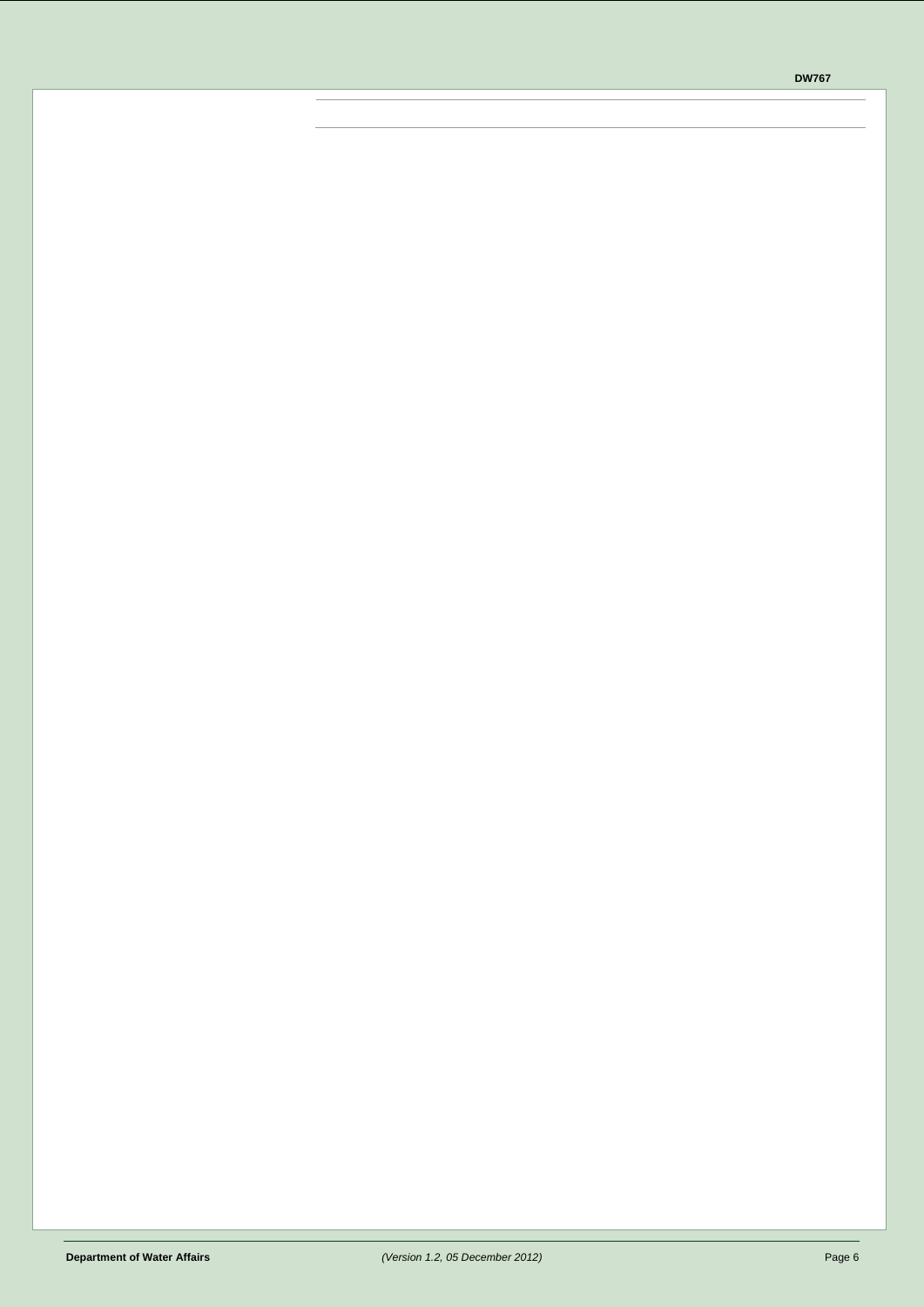| 2.5   | Discharge to a land based facility                                        |                                                                             |                     |                                                                                         |                                                                                   |                 |
|-------|---------------------------------------------------------------------------|-----------------------------------------------------------------------------|---------------------|-----------------------------------------------------------------------------------------|-----------------------------------------------------------------------------------|-----------------|
| 2.5.1 | Water use start & end date                                                |                                                                             |                     |                                                                                         |                                                                                   |                 |
|       | When did/will this water use start? (ccyymmdd)                            |                                                                             |                     | $\overline{\mathbf{c}}$<br>6 <sup>1</sup><br>$\mathbf 0$<br>$\mathbf 0$<br>$\mathbf{1}$ | 3 <br>$\overline{2}$<br>$\mathbf 0$                                               |                 |
|       | When did/will this water use end? (If applicable)<br>(ccyymmdd)           |                                                                             |                     | $\overline{c}$<br>$\mathbf 0$<br>3<br>2 <sup>1</sup><br>$\boldsymbol{0}$                | $\overline{2}$<br>$\boldsymbol{0}$<br>$\mathbf{1}$                                |                 |
| 2.5.2 | The total volume of waste / waste water discharged per<br>year:           |                                                                             |                     | 2<br>9<br>To be updated following<br>commencement of operational phase                  | $\mathbf{3}$<br>6<br>$\overline{7}$<br>6<br>5<br>÷,                               | Cubic meters    |
| 2.5.3 | The maximum volume of waste / waste water discharged<br>on any given day: |                                                                             |                     | To be updated following<br>commencement of operational phase                            |                                                                                   | Cubic meters    |
| 2.5.4 | The maximum Capacity of Storage                                           |                                                                             |                     |                                                                                         | $\overline{c}$<br>$\mathbf{3}$<br>$\overline{0}$<br>$\overline{0}$<br>$\mathbf 0$ | Cubic<br>meters |
| 2.5.5 | Monthly discharge pattern expressed in:                                   |                                                                             |                     |                                                                                         |                                                                                   |                 |
|       | Cubic meters                                                              |                                                                             |                     |                                                                                         |                                                                                   |                 |
|       | Percentage (%) of total<br>$\bowtie$                                      |                                                                             | <b>OR</b>           |                                                                                         |                                                                                   |                 |
|       | Another unit of measure                                                   |                                                                             | <b>OR</b>           |                                                                                         |                                                                                   |                 |
|       | be applied to the monthly discharge pattern details:                      | If "Another unit of measure" was selected, specify the "unit of measure" to |                     |                                                                                         |                                                                                   |                 |
|       | phase.                                                                    | This will be updated following the commencement of operational              |                     |                                                                                         |                                                                                   |                 |
|       |                                                                           | <b>Minimum</b>                                                              | Average             |                                                                                         | <b>Maximum</b>                                                                    |                 |
|       | January                                                                   |                                                                             | 8                   | $\sqrt{3}$<br>3                                                                         |                                                                                   |                 |
|       | February                                                                  |                                                                             | 8                   | 3<br>3                                                                                  |                                                                                   |                 |
|       | March                                                                     |                                                                             | 8                   | $\ensuremath{\mathsf{3}}$<br>$\sqrt{3}$                                                 |                                                                                   |                 |
|       | April                                                                     |                                                                             | 8                   | $\ensuremath{\mathsf{3}}$<br>$\ensuremath{\mathsf{3}}$                                  |                                                                                   |                 |
|       | May                                                                       |                                                                             | 8<br>$\blacksquare$ | 3<br>$\mathbf{3}$                                                                       |                                                                                   |                 |
|       | June                                                                      |                                                                             | 8<br>$\cdot$        | 3<br>$\sqrt{3}$                                                                         |                                                                                   |                 |
|       | July                                                                      |                                                                             | 8                   | $\ensuremath{\mathsf{3}}$<br>$\ensuremath{\mathsf{3}}$                                  |                                                                                   |                 |
|       | August                                                                    |                                                                             | 8<br>$\mathbf{r}$   | $\mathbf{3}$<br>$\mathbf{3}$                                                            |                                                                                   |                 |
|       | September                                                                 |                                                                             | 8                   | 3<br>$\sqrt{3}$                                                                         |                                                                                   |                 |
|       | October                                                                   |                                                                             | 8                   | 3<br>$\mathbf{3}$                                                                       |                                                                                   |                 |
|       | November                                                                  |                                                                             | 8<br>$\mathbf{r}$   | 3<br>$\mathbf{3}$                                                                       |                                                                                   |                 |
|       | December                                                                  |                                                                             | 8<br>$\cdot$        | $\ensuremath{\mathsf{3}}$<br>$\sqrt{3}$                                                 |                                                                                   |                 |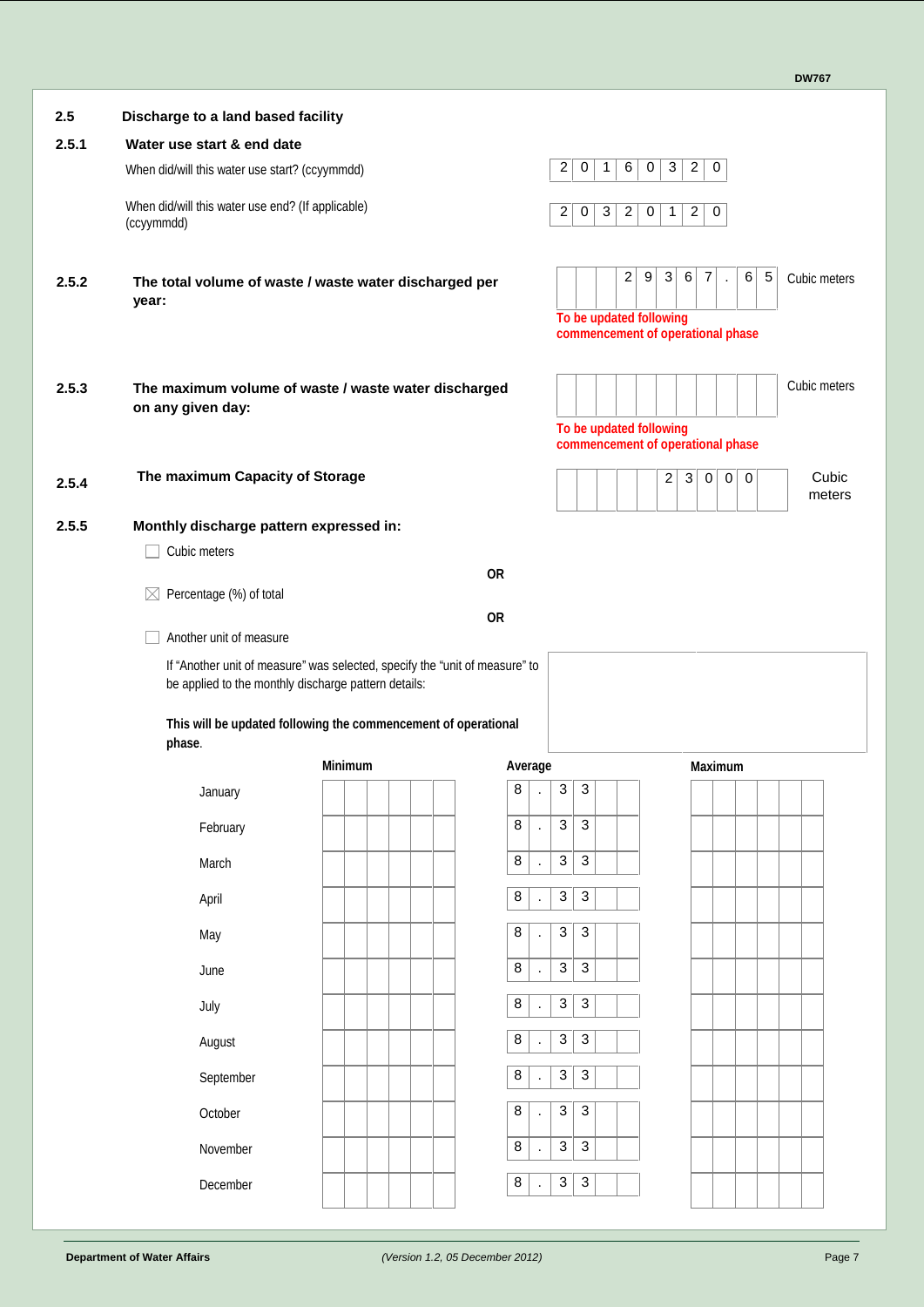#### **2.5.5 Intake Water**

| National Water Act - Section 21(a/b/g/j) Water Use |                    |                                        |                        |                         |                                                 |  |  |  |
|----------------------------------------------------|--------------------|----------------------------------------|------------------------|-------------------------|-------------------------------------------------|--|--|--|
|                                                    |                    | Volume of water applicable to          | If Registered*         |                         |                                                 |  |  |  |
| Section 21(?)                                      | Registered*        | this waste discharge (m <sup>3</sup> ) | <b>Register Number</b> | <b>Water Use Number</b> | <b>Waste Management</b><br><b>Facility Name</b> |  |  |  |
| 21(a)                                              | Yes $\Sigma$ No    | 56575m <sup>3</sup> /year              |                        |                         |                                                 |  |  |  |
| 21(j)                                              | ⊠No<br>Yes         | $9467m$ /year                          |                        |                         |                                                 |  |  |  |
| 21 (g)                                             | Yes $\boxtimes$ No | 45 511 m <sup>3</sup> /year            |                        |                         |                                                 |  |  |  |
|                                                    | Yes<br>No          |                                        |                        |                         |                                                 |  |  |  |

#### **2.5.6 Average disposal volume / discharge volume onto the land / facility**

| Average disposal volume                   | 29 367.65 | Time Interval: | Per Month | $\boxtimes$ Per Annum |  |
|-------------------------------------------|-----------|----------------|-----------|-----------------------|--|
| (cubic meters)<br>Maximum disposal volume |           | Time Interval: | Per Month | Per Annum             |  |
| anticipated (cubic meters)                |           |                |           |                       |  |

| Quality Variable And Unit Of Measurement                                                      |               | For Office Use Only                     |               |  |  |
|-----------------------------------------------------------------------------------------------|---------------|-----------------------------------------|---------------|--|--|
| This cannot be calculated at present and should be<br>updated following the operational phase | Concentration | <b>Waste Load Onto</b><br>Facility (kg) | NPS Load (kg) |  |  |
| Enteric pathogens e.g. E.coli (Colony Forming Units/m)                                        |               |                                         |               |  |  |
| pH (pH units)                                                                                 |               |                                         |               |  |  |
| Temperature (°C)                                                                              |               |                                         |               |  |  |
| Acidity (mg/l)                                                                                |               |                                         |               |  |  |
| Alkalinity (mg/l)                                                                             |               |                                         |               |  |  |
| Aluminium (mg/l)                                                                              |               |                                         |               |  |  |
| Ammonia (mg/l)                                                                                |               |                                         |               |  |  |
| Arsenic (mg/l)                                                                                |               |                                         |               |  |  |
| Barium (mg/l)                                                                                 |               |                                         |               |  |  |
| Boron (mg/l)                                                                                  |               |                                         |               |  |  |
| Bromide (mg/l)                                                                                |               |                                         |               |  |  |
| Cadmium (mg/l)                                                                                |               |                                         |               |  |  |
| Calcium (mg/l)                                                                                |               |                                         |               |  |  |
| Chemical oxygen demand (mg/l)                                                                 |               |                                         |               |  |  |
| Chloride (mg/l)                                                                               |               |                                         |               |  |  |
| Chromium (mg/l)                                                                               |               |                                         |               |  |  |
| Chromium(vi) (mg/l)                                                                           |               |                                         |               |  |  |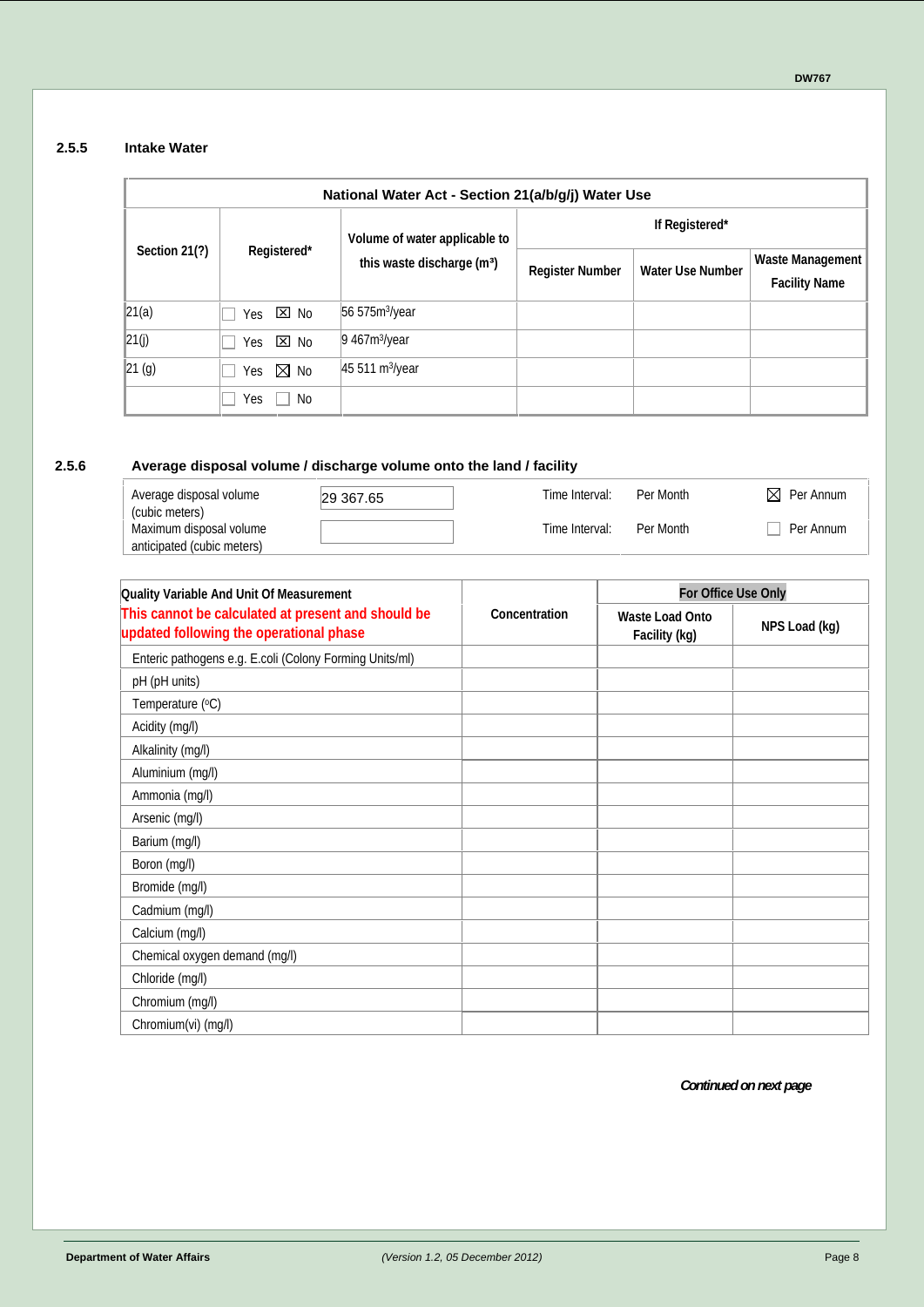| Quality Variable And Unit Of Measurement                                                      |               | For Office Use Only                     |               |  |  |
|-----------------------------------------------------------------------------------------------|---------------|-----------------------------------------|---------------|--|--|
| This cannot be calculated at present and should be<br>updated following the operational phase | Concentration | <b>Waste Load Onto Facility</b><br>(kg) | NPS Load (kg) |  |  |
| Cobalt (mg/l)                                                                                 |               |                                         |               |  |  |
| Copper (mg/l)                                                                                 |               |                                         |               |  |  |
| Cyanide (mg/l)                                                                                |               |                                         |               |  |  |
| Fluoride (mg/l)                                                                               |               |                                         |               |  |  |
| Iron (mg/l)                                                                                   |               |                                         |               |  |  |
| Lead (mg/l)                                                                                   |               |                                         |               |  |  |
| Lithium (mg/l)                                                                                |               |                                         |               |  |  |
| Magnesium (mg/l)                                                                              |               |                                         |               |  |  |
| Manganese (mg/l)                                                                              |               |                                         |               |  |  |
| Mercury (mg/l)                                                                                |               |                                         |               |  |  |
| Molybdenum (mg/l)                                                                             |               |                                         |               |  |  |
| Nickel (mg/l)                                                                                 |               |                                         |               |  |  |
| Phenol (mg/l)                                                                                 |               |                                         |               |  |  |
| Potassium (mg/l)                                                                              |               |                                         |               |  |  |
| Radionuclides (mg/l)                                                                          |               |                                         |               |  |  |
| Soap, oil or grease (mg/l)                                                                    |               |                                         |               |  |  |
| Sodium (mg/l)                                                                                 |               |                                         |               |  |  |
| Sulphate (mg/l)                                                                               |               |                                         |               |  |  |
| Tin (mg/l)                                                                                    |               |                                         |               |  |  |
| Total dissolved solids (mg/l)                                                                 |               |                                         |               |  |  |
| Total suspended solids (mg/l)                                                                 |               |                                         |               |  |  |
| Total nitrogen (mg/l)                                                                         |               |                                         |               |  |  |
| Total phosphorus (mg/l)                                                                       |               |                                         |               |  |  |
| Uranium (mg/l)                                                                                |               |                                         |               |  |  |
| Vanadium (mg/l)                                                                               |               |                                         |               |  |  |
| Zinc (mg/l)                                                                                   |               |                                         |               |  |  |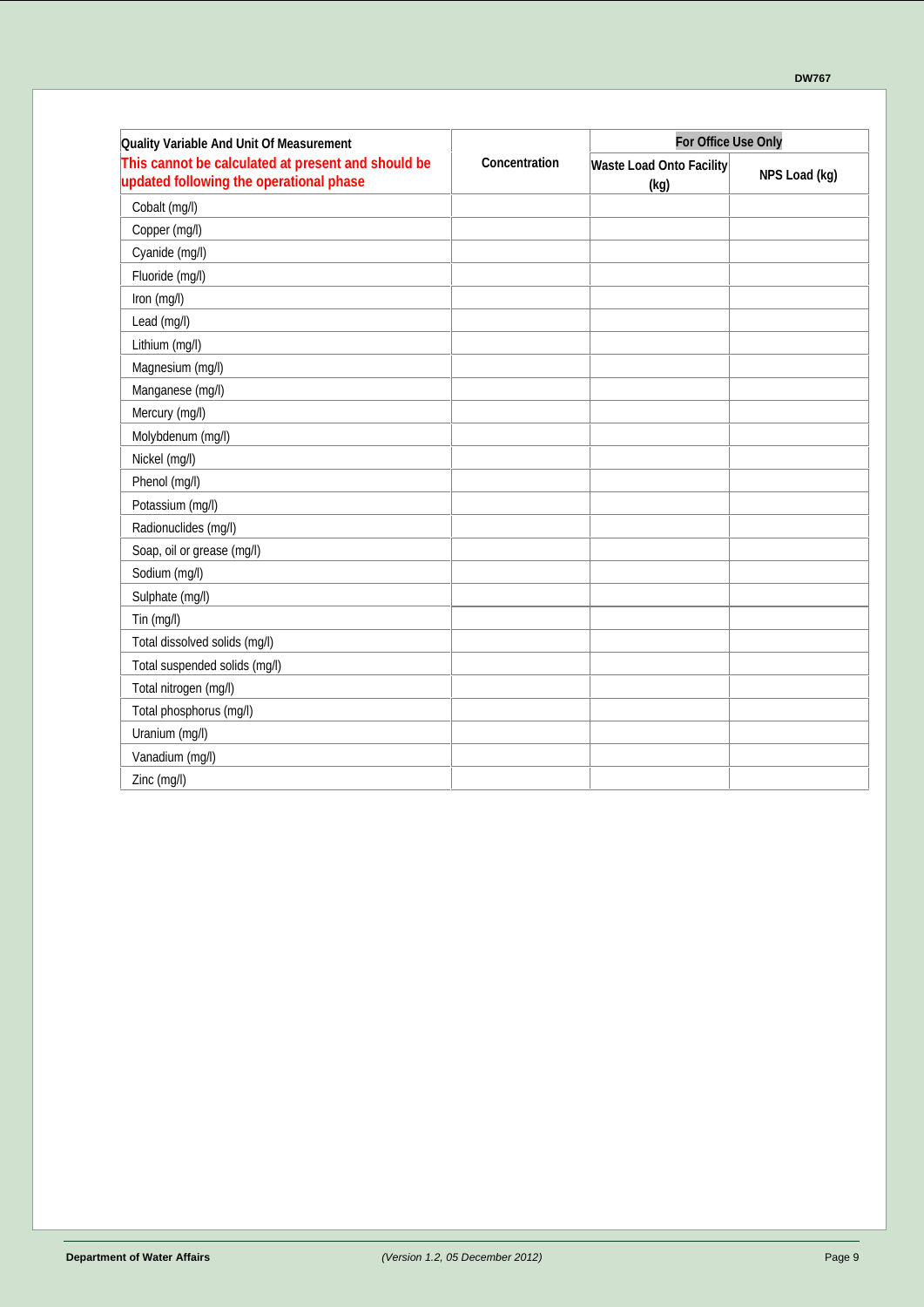#### **3. RECEIVING ENVIRONMENT/RECEPTOR**

Serves to address the following: The resource that needs to be protected and related issues such as: how close to surface water, groundwater level, presence of boreholes, whether communities use boreholes or abstract from the surface water, etc.

| 3.1   | Description of nearby water resource(s)                                                                           |                                                                                                                                                                                                                    |  |  |  |  |  |  |
|-------|-------------------------------------------------------------------------------------------------------------------|--------------------------------------------------------------------------------------------------------------------------------------------------------------------------------------------------------------------|--|--|--|--|--|--|
| 3.1.1 | <b>Description of</b><br><b>Surface Water</b><br><b>Resources</b><br>(Mark only applicable boxes<br>with an $X$ ) | a) Type of surface water resources, nearest to location where discharge is taking place<br>River / Stream<br>Dam<br>Estuary<br>Lake<br>Wetland<br><b>GWS Scheme</b><br>⊠<br>Marine<br>Other (please specify below) |  |  |  |  |  |  |
|       |                                                                                                                   | b) Names / descriptions of the nearest surface water resources:                                                                                                                                                    |  |  |  |  |  |  |
|       |                                                                                                                   | Within 500m of wetland system 1 & 2; Seep wetland (S1 & S2)                                                                                                                                                        |  |  |  |  |  |  |
|       |                                                                                                                   | c) Distance to the nearest water resource (meters)<br>$\Omega$                                                                                                                                                     |  |  |  |  |  |  |
| 3.1.2 | <b>Description of</b>                                                                                             | a) Type of groundwater resource, nearest to location where discharge is taking place                                                                                                                               |  |  |  |  |  |  |
|       | Groundwater                                                                                                       | <b>GWS Scheme</b><br>X<br>Spring / Eye                                                                                                                                                                             |  |  |  |  |  |  |
|       | <b>Resources</b>                                                                                                  | Borehole<br>Boreholes And Windmills On Government Land                                                                                                                                                             |  |  |  |  |  |  |
|       | (Mark only one box with an X)                                                                                     | Other (please specify below)<br>Not Applicable                                                                                                                                                                     |  |  |  |  |  |  |
|       |                                                                                                                   | b) Name / description of the nearest surface water resource<br>Tributary to Mwandlane/Mwandlane Fountain 4                                                                                                         |  |  |  |  |  |  |
|       |                                                                                                                   | c) Distance to the nearest groundwater resource (meters)<br>1<br>$\mathbf 0$<br>0<br>0                                                                                                                             |  |  |  |  |  |  |
| 3.2   | <b>Drainage Region Details</b>                                                                                    | W<br>5<br>$\overline{A}$<br>1<br>Quaternary Drainage Region                                                                                                                                                        |  |  |  |  |  |  |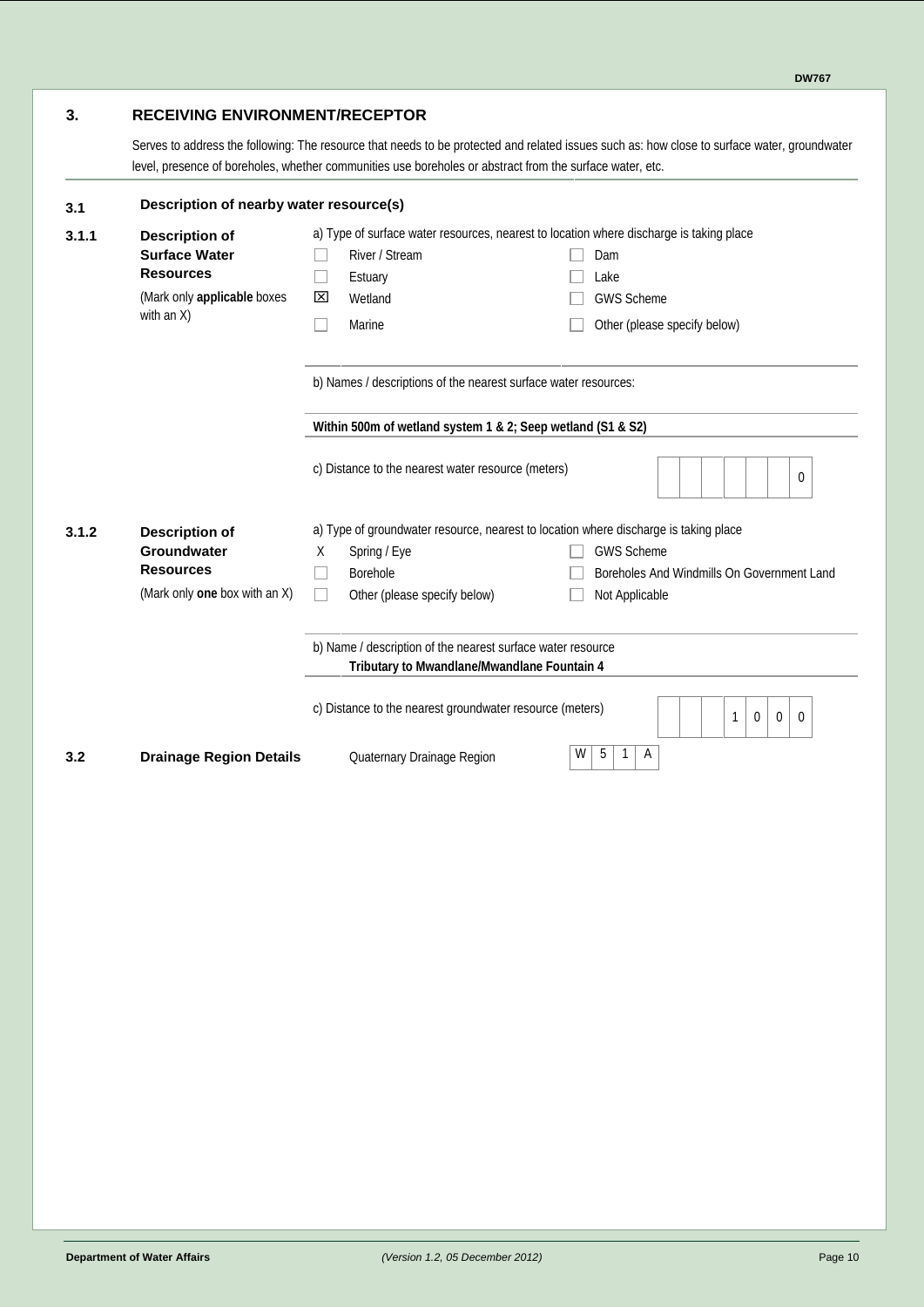**DW767**

| <b>Property Name</b>   | <b>Surveyed Property</b>        |                    | Unsurveyed property                                             |  | <b>Property Relationship</b><br>Date |     |  |
|------------------------|---------------------------------|--------------------|-----------------------------------------------------------------|--|--------------------------------------|-----|--|
|                        |                                 |                    |                                                                 |  | From:                                | To: |  |
| Yzermyn 96HT portion 1 | <b>Title Deed Number</b>        | T138593/2002       | Surname of the Leader of Village, Community or Tribal Authority |  | 2002/11/04                           |     |  |
|                        | Surveyor-General Cadastral Code | T00000000000096000 | Initial of the Leader of Village, Community or Tribal Authority |  |                                      |     |  |
|                        |                                 | 01                 |                                                                 |  |                                      |     |  |
|                        | <b>Property Number</b>          | 96                 | Local Authority (if applicable)                                 |  |                                      |     |  |
|                        | Portion of property             | LM1                | Magisterial District (if applicable)                            |  |                                      |     |  |
|                        |                                 |                    | Tribal Authority/Council (if applicable)                        |  |                                      |     |  |
|                        | <b>Title Deed Number</b>        |                    | Surname of the Leader of Village, Community or Tribal Authority |  |                                      |     |  |
|                        | Surveyor-General Cadastral Code |                    | Initial of the Leader of Village, Community or Tribal Authority |  |                                      |     |  |
|                        | <b>Property Number</b>          |                    | Local Authority (if applicable)                                 |  |                                      |     |  |
|                        | Portion of property             |                    | Magisterial District (if applicable)                            |  |                                      |     |  |
|                        |                                 |                    | Tribal Authority/Council (if applicable)                        |  |                                      |     |  |
|                        | <b>Title Deed Number</b>        |                    | Surname of the Leader of Village, Community or Tribal Authority |  |                                      |     |  |
|                        | Surveyor-General Cadastral Code |                    | Initial of the Leader of Village, Community or Tribal Authority |  |                                      |     |  |
|                        | <b>Property Number</b>          |                    | Local Authority (if applicable)                                 |  |                                      |     |  |
|                        | Portion of property             |                    | Magisterial District (if applicable)                            |  |                                      |     |  |
|                        |                                 |                    | Tribal Authority/Council (if applicable)                        |  |                                      |     |  |
|                        | <b>Title Deed Number</b>        |                    | Surname of the Leader of Village, Community or Tribal Authority |  |                                      |     |  |
|                        | Surveyor-General Cadastral Code |                    | Initial of the Leader of Village, Community or Tribal Authority |  |                                      |     |  |
|                        | <b>Property Number</b>          |                    | Local Authority (if applicable)                                 |  |                                      |     |  |
|                        | Portion of property             |                    | Magisterial District (if applicable)                            |  |                                      |     |  |
|                        |                                 |                    | Tribal Authority/Council (if applicable)                        |  |                                      |     |  |

#### **3.3 Property Relationship Details** *(Complete supplementary forms DW901 & DW902)*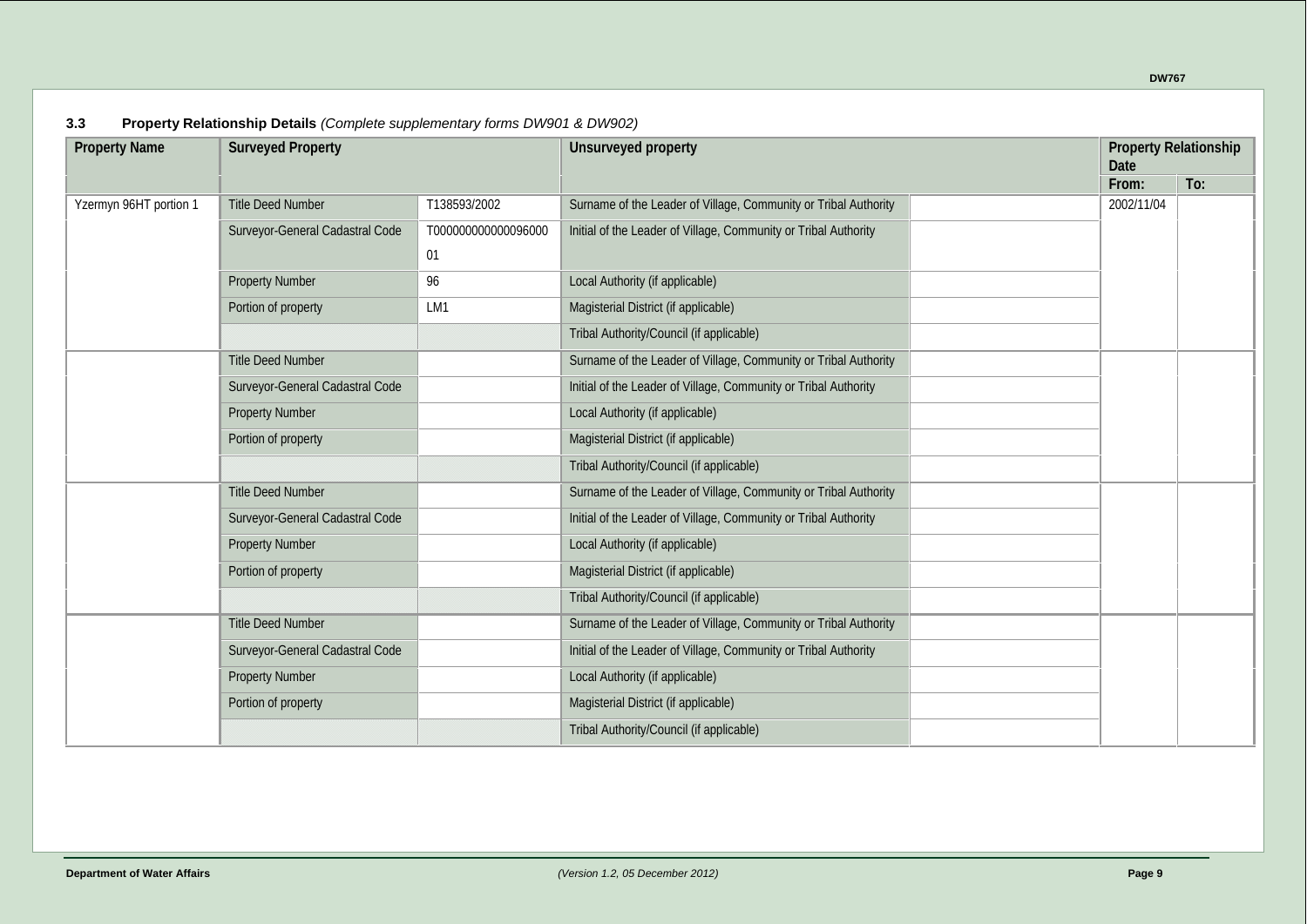| <b>DISPOSAL OF WASTE</b>                                                                                    |                         |           |                                       |                                             |                                                        |                                                      |  |
|-------------------------------------------------------------------------------------------------------------|-------------------------|-----------|---------------------------------------|---------------------------------------------|--------------------------------------------------------|------------------------------------------------------|--|
| Commonly used description of waste types to be disposed<br>Description of the types of waste to be disposed |                         |           |                                       |                                             |                                                        |                                                      |  |
| (Mark the applicable type option(s) with an X and/or complete details where applicable/available.)          |                         |           |                                       |                                             |                                                        |                                                      |  |
| Sewage Sludge                                                                                               |                         |           |                                       | <b>Household Refuse</b>                     |                                                        |                                                      |  |
| <b>Industrial Sludge</b>                                                                                    |                         |           |                                       | <b>Farming Waste</b>                        |                                                        |                                                      |  |
| Mining Waste                                                                                                |                         |           |                                       | Dry Industrial Waste                        |                                                        |                                                      |  |
| <b>Hazardous Waste</b>                                                                                      |                         |           |                                       | <b>Industrial Liquid</b>                    |                                                        |                                                      |  |
| Industrial Ash (all industries)                                                                             |                         |           | $\boxtimes$                           | Other                                       |                                                        |                                                      |  |
| Power Generation                                                                                            |                         |           |                                       | Specify Other:                              |                                                        | Mining PCD process water                             |  |
| Approximate maximum volume/tonnage per site per<br>day                                                      |                         |           |                                       |                                             |                                                        | Tons cubic metres                                    |  |
| Approximate total tonnage per site per annum                                                                |                         |           |                                       | $\overline{\mathbf{c}}$<br>$\boldsymbol{9}$ | $\ensuremath{\mathsf{3}}$<br>$\,6\,$<br>$\overline{7}$ | Tons cubic metres                                    |  |
| Select the type of waste<br>disposal site (Mark only one<br>box with an $X$ )                               |                         |           |                                       |                                             |                                                        |                                                      |  |
|                                                                                                             |                         |           | <b>Waste Management Facility Type</b> |                                             |                                                        |                                                      |  |
|                                                                                                             | <b>Select</b><br>with X | Size (ha) | <b>Estimated</b><br>lifetime (y)      | Disposal started on:<br>(ccyymmdd)          |                                                        | Disposal ceased on:<br>(if applicable)<br>(ccyymmdd) |  |
| <b>Artificial Wetlands</b>                                                                                  |                         |           |                                       |                                             |                                                        |                                                      |  |
| Ash Dams / Dumps                                                                                            |                         |           |                                       |                                             |                                                        |                                                      |  |
| Coal Dams                                                                                                   |                         |           |                                       |                                             |                                                        |                                                      |  |
| Composting                                                                                                  |                         |           |                                       |                                             |                                                        |                                                      |  |
| Domestic Waste                                                                                              |                         |           |                                       |                                             |                                                        |                                                      |  |
|                                                                                                             |                         |           |                                       |                                             |                                                        |                                                      |  |
|                                                                                                             |                         |           |                                       |                                             |                                                        |                                                      |  |
| <b>Effluent Dams</b>                                                                                        |                         |           |                                       |                                             |                                                        |                                                      |  |
| Evaporation<br>Dams/Ponds                                                                                   |                         |           |                                       |                                             |                                                        |                                                      |  |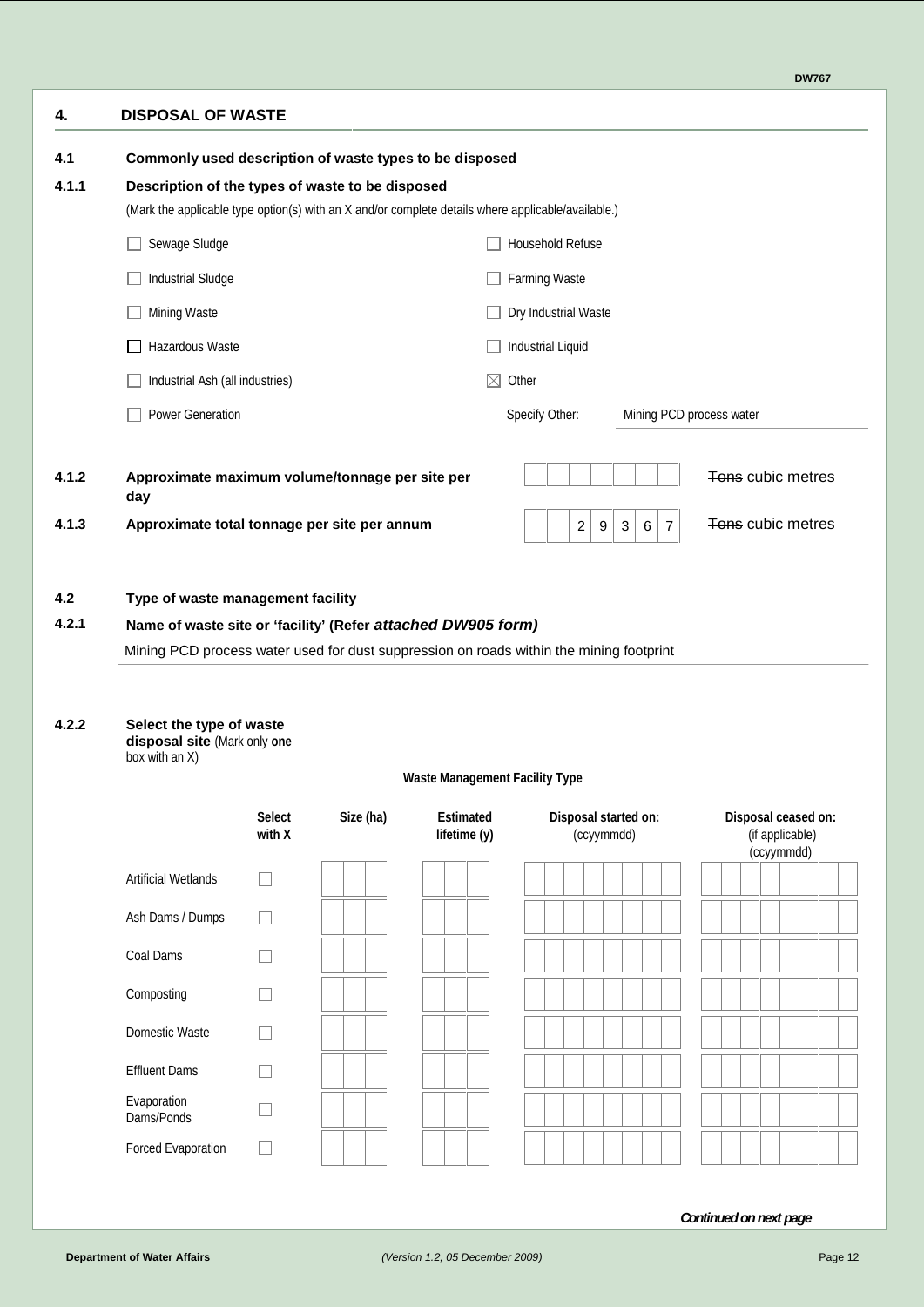| <b>Waste Management</b><br><b>Facility Type</b> | <b>Select</b><br>with X  | Size (ha)                              | <b>Estimated</b><br>lifetime (y) | Disposal started on:<br>(ccyymmdd)                                                   | Disposal ceased on:<br>(if applicable)<br>(ccyymmdd)                                                                           |
|-------------------------------------------------|--------------------------|----------------------------------------|----------------------------------|--------------------------------------------------------------------------------------|--------------------------------------------------------------------------------------------------------------------------------|
| <b>Other Waste Water Ponds:</b>                 |                          |                                        |                                  |                                                                                      |                                                                                                                                |
| (Specify other)                                 |                          |                                        |                                  |                                                                                      |                                                                                                                                |
| Open Cast Voids                                 | П                        |                                        |                                  |                                                                                      |                                                                                                                                |
| <b>Oxidation Ponds</b>                          | H                        |                                        |                                  |                                                                                      |                                                                                                                                |
| <b>Polluted Storm Water</b><br>System           |                          |                                        |                                  |                                                                                      |                                                                                                                                |
| Recyding                                        |                          |                                        |                                  |                                                                                      |                                                                                                                                |
| <b>Return Water Dams</b>                        |                          |                                        |                                  |                                                                                      |                                                                                                                                |
| Silt Dams                                       | $\overline{\phantom{a}}$ |                                        |                                  |                                                                                      |                                                                                                                                |
| Slag Dumps                                      |                          |                                        |                                  |                                                                                      |                                                                                                                                |
| Slimes/Tailings Dams                            | $\mathbf{I}$             |                                        |                                  |                                                                                      |                                                                                                                                |
| Sludge Ponds/Lagoons                            | П                        |                                        |                                  |                                                                                      |                                                                                                                                |
| <b>Waste Rock Dump</b>                          |                          |                                        |                                  |                                                                                      |                                                                                                                                |
| <b>Waste Storage</b>                            | П                        |                                        |                                  |                                                                                      |                                                                                                                                |
| <b>Waste Treatment Plant</b>                    |                          |                                        |                                  |                                                                                      |                                                                                                                                |
| Other                                           | $\boxtimes$              |                                        |                                  | 2<br>6<br>$\mathbf 0$<br>3<br>$\boldsymbol{2}$<br> 0 <br>$\mathbf{1}$<br>$\mathbf 0$ | $\overline{c}$<br>$\pmb{0}$<br>$\vert 3 \vert$<br>$\mathbf{2}$<br>$\overline{c}$<br>$\mathbf 0$<br>$\mathbf 0$<br>$\mathbf{1}$ |
| If selected other describe                      |                          | Dirt roads within the mining footprint |                                  |                                                                                      |                                                                                                                                |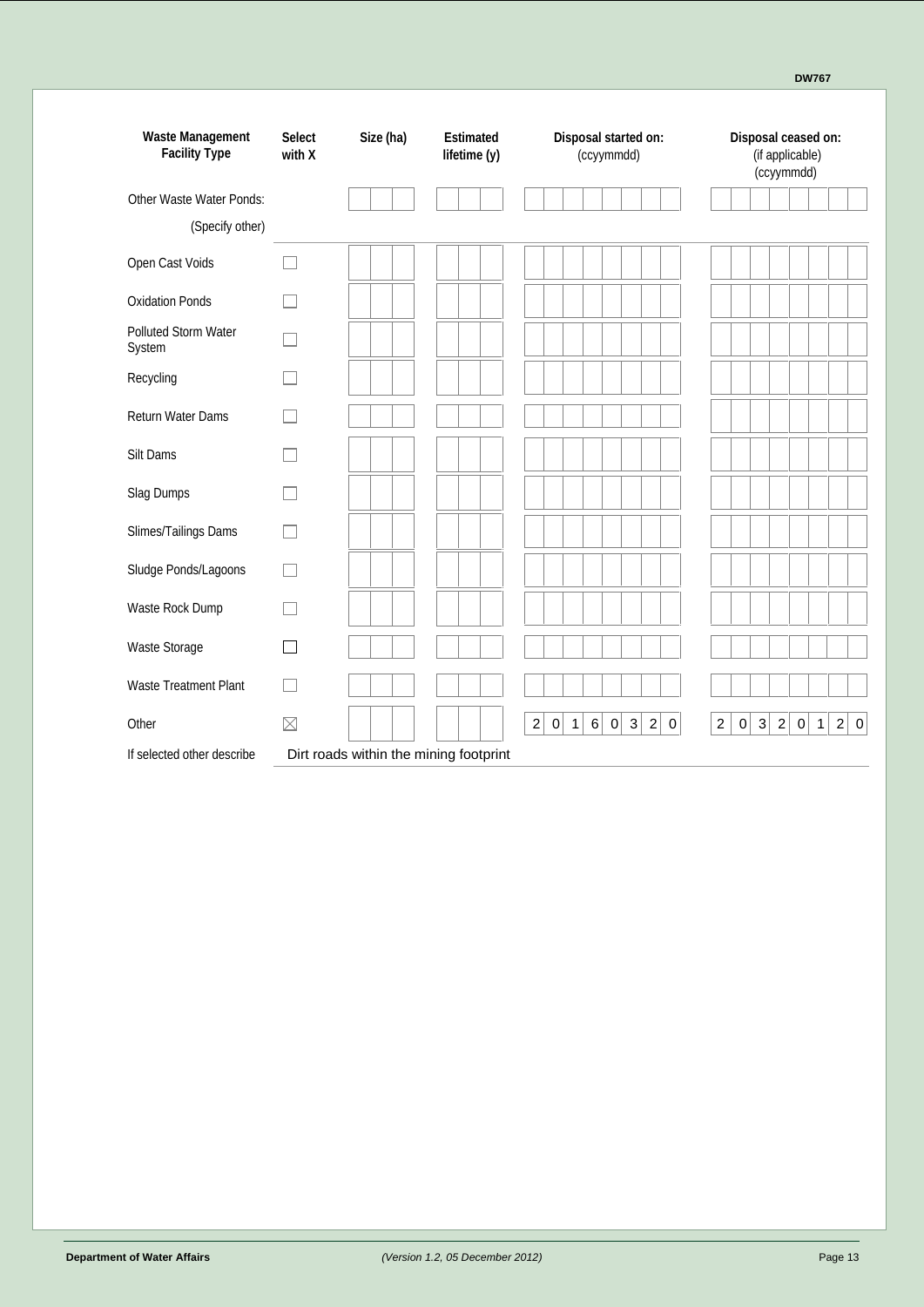#### **5. LIST OF SUPPORTING TECHNICAL INFORMATION**

| 5.1 |                              |                                                     | Confirm that the following forms have been included in this application |                                                                             |                          |
|-----|------------------------------|-----------------------------------------------------|-------------------------------------------------------------------------|-----------------------------------------------------------------------------|--------------------------|
|     | DW901                        |                                                     | $\boxtimes$ Yes                                                         | $\Box$ No                                                                   |                          |
|     | DW902                        |                                                     | <b>X</b> Yes                                                            | No.                                                                         |                          |
|     | DW905                        |                                                     | <b>X</b> Yes                                                            | No.                                                                         |                          |
| 5.2 |                              |                                                     |                                                                         | Mark with an X if these documents have been submitted with this application |                          |
|     |                              | Environmental Impact Assessment (EIA)               |                                                                         |                                                                             | ⊠                        |
|     |                              | Environmental Management Programme (EMPR)           |                                                                         |                                                                             | $\boxtimes$              |
|     |                              | Standard Environmental Management Programme         |                                                                         |                                                                             |                          |
|     |                              |                                                     | Integrated Water and Waste Management Plan (IVWMP)                      |                                                                             | $\boxtimes$              |
|     |                              | Integrated Water Use Licence Application Report     |                                                                         |                                                                             | ⊠                        |
|     |                              |                                                     | Report on Waste Water Quality (solute load, seasonal changes, etc.)     |                                                                             | ⊠                        |
|     |                              | Report on Industrial Process Generating Waste water |                                                                         |                                                                             | $\boxtimes$              |
|     | Geohydrological Report       |                                                     |                                                                         |                                                                             | ⊠                        |
|     | Civil Designs                |                                                     |                                                                         |                                                                             | $\boxtimes$              |
|     |                              |                                                     | Contingency Plan for Failures and Malfunctions of System                |                                                                             | ⊠                        |
|     | Monitoring Programme(s)      |                                                     |                                                                         |                                                                             | $\boxtimes$              |
|     | Topographical Map (1:50 000) |                                                     |                                                                         |                                                                             | ⊠                        |
|     |                              |                                                     | National Water Act (Act No 36 of 1998) - Section 27 Evaluation          |                                                                             | ⊠                        |
|     | DW760 NWA-Section 21(a)      |                                                     |                                                                         |                                                                             | ⊠                        |
|     | DW761 NWA-Section 21(b)      |                                                     |                                                                         |                                                                             |                          |
|     | DW762 NWA-Section 21(b)      |                                                     |                                                                         |                                                                             | $\overline{\phantom{a}}$ |
|     | DW763 NWA-Section 21(c)      |                                                     |                                                                         |                                                                             | ⊠                        |
|     | DW764 NWA-Section 21(d)      |                                                     |                                                                         |                                                                             | $\Box$                   |
|     | DW765 NWA-Section 21(e)      |                                                     |                                                                         |                                                                             |                          |
|     | DW766 NWA-Section 21(f)      |                                                     |                                                                         |                                                                             | $\boxtimes$              |
|     | DW767 NWA-Section 21(g)      |                                                     |                                                                         |                                                                             | ⊠                        |
|     | DW768 NWA-Section 21(i)      |                                                     |                                                                         |                                                                             | ⊠                        |
|     | DW780 NWA-Section 21(h)      |                                                     |                                                                         |                                                                             |                          |
|     | DW805 NWA-Section 21(j)      |                                                     |                                                                         |                                                                             | ⊠                        |
|     | DW903                        |                                                     |                                                                         |                                                                             |                          |
|     | DW904                        |                                                     |                                                                         |                                                                             |                          |
|     |                              |                                                     | Other (specify other documents submitted with this form)                |                                                                             |                          |
|     | W<br>D                       |                                                     |                                                                         |                                                                             |                          |
|     | W<br>D                       |                                                     |                                                                         |                                                                             |                          |
|     |                              |                                                     |                                                                         |                                                                             |                          |
|     | W<br>D                       |                                                     |                                                                         |                                                                             |                          |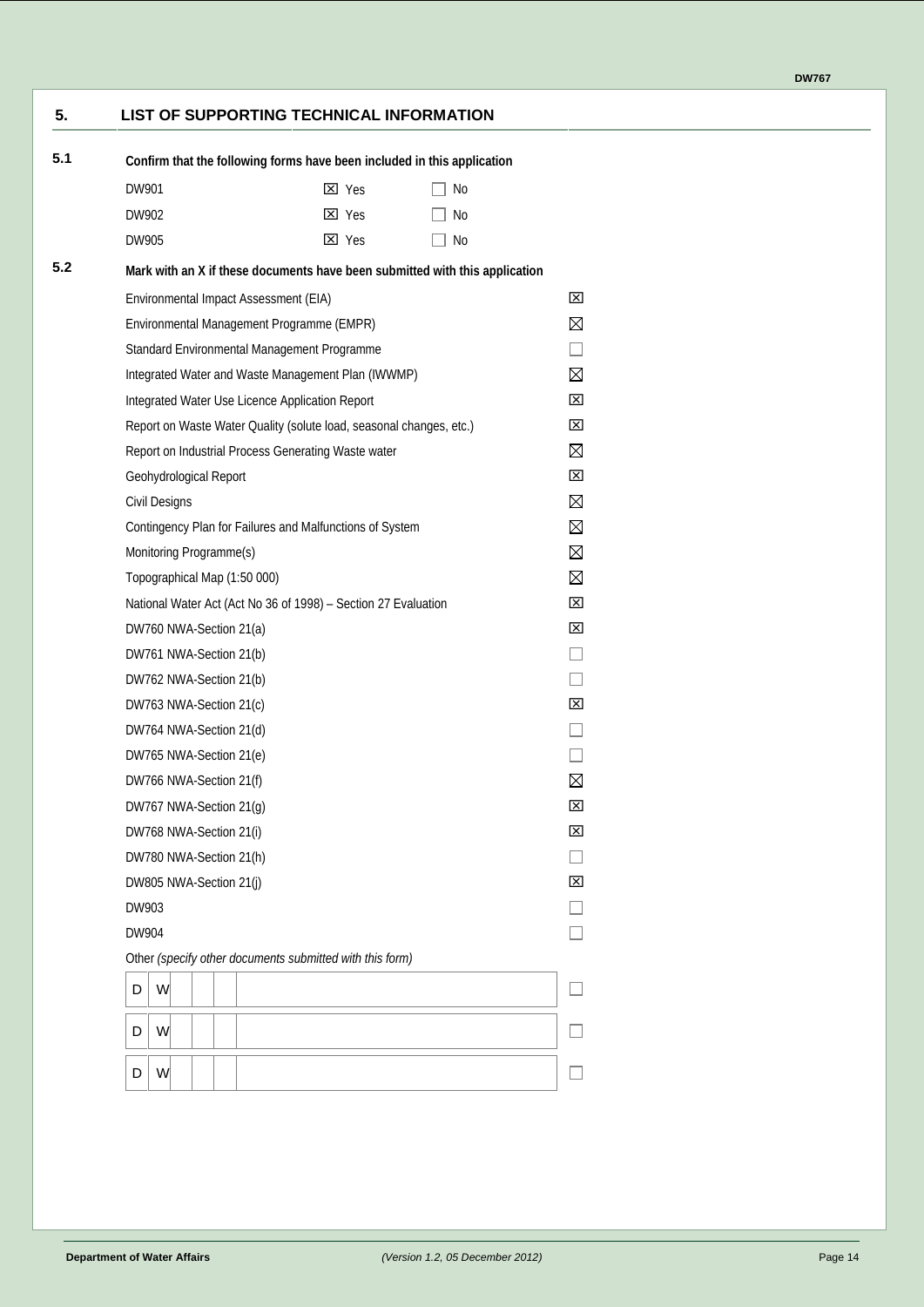| 6.1                            | <b>Management Classification Details</b>                |                      |                                                         |                                                                           |                                  |                |  |  |  |  |
|--------------------------------|---------------------------------------------------------|----------------------|---------------------------------------------------------|---------------------------------------------------------------------------|----------------------------------|----------------|--|--|--|--|
| <b>Waste Generating Sector</b> | <b>Waste Disposal Site Type</b>                         | <b>Lining System</b> | Constituent<br>(Quality Variable)                       | <b>Management Classification</b><br>(Mark applicable option(s) with an X) |                                  |                |  |  |  |  |
|                                |                                                         |                      |                                                         | Best practice leading to<br>zero impact                                   | Standard/minimum<br>requirements | Poor practice  |  |  |  |  |
| <b>Mining</b>                  | Slimes/Tailings Dams                                    |                      | Salinity, pH, SO <sub>4</sub> , CI, Na,<br>heavy metals | $\Box$<br>0%                                                              | $\Box$ 0.75%                     | $\Box$ 1.5%    |  |  |  |  |
|                                | <b>Evaporation Dams/Ponds</b>                           |                      | Salinity, pH, SO <sub>4</sub> , CI, Na,<br>heavy metals | $\Box$<br>$0\%$                                                           | $\Box$ 0.75%                     | $\Box$ 1.5%    |  |  |  |  |
| <b>Effluent Dams</b>           | Salinity, pH, SO <sub>4</sub> , CI, Na,<br>heavy metals | $\Box$<br>$0\%$      | $\Box$ 0.75%                                            | $\Box$ 1.5%                                                               |                                  |                |  |  |  |  |
|                                | Return Water Dam                                        |                      | Salinity, pH, SO <sub>4</sub> , CI, Na,<br>heavy metals | $\Box$<br>$0\%$                                                           | $\Box$ 0.75%                     | $\Box$ 1.5%    |  |  |  |  |
|                                | Forced Evaporation                                      |                      | Salinity, pH, SO <sub>4</sub> , CI, Na,<br>heavy metals | $\Box$<br>0%                                                              | $\Box$ 0.75%                     | $\Box$ 1.5%    |  |  |  |  |
|                                | Ash Dams/Dumps                                          |                      | Salinity, pH, SO <sub>4</sub> , CI, Na,<br>heavy metals | $\Box$<br>0%                                                              | $\Box$ 0.75%                     | 1.5%<br>П      |  |  |  |  |
|                                | Open Cast Voids                                         |                      | Salinity, pH, SO <sub>4</sub> , CI, Na,<br>heavy metals | $\Box$<br>$0\%$                                                           | $\Box$ 0.75%                     | $\Box$ 1.5%    |  |  |  |  |
|                                | <b>Waste Rock Dump</b>                                  |                      | Salinity, pH, SO <sub>4</sub> , CI, Na,<br>heavy metals | $\Box$<br>0%                                                              | $\Box$ 0.75%                     | $\Box$ 1.5%    |  |  |  |  |
|                                | Polluted Storm Water System                             |                      | Salinity, pH, SO <sub>4</sub> , CI, Na,<br>heavy metals | $\Box$<br>0%                                                              | $\Box$ 0.75%                     | 1.5%<br>$\Box$ |  |  |  |  |

#### **5. THIS SECTION IS RESERVED FOR OFFICE USE ONLY**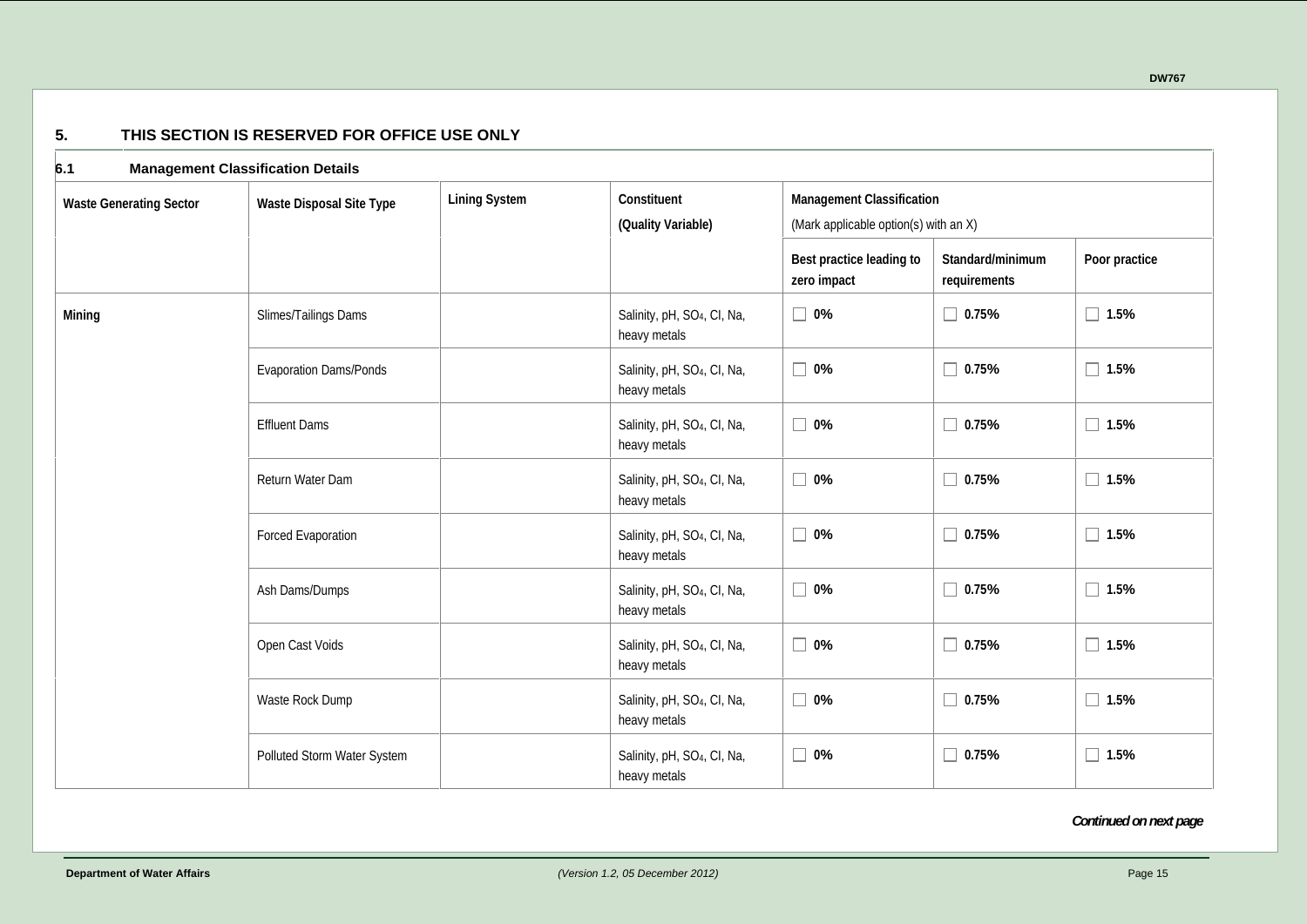| <b>Waste Generating Sector</b> | <b>Waste Disposal Site Type</b>                                                                                      | <b>Lining System</b>          | Constituent<br>(Quality Variable)                       | <b>Management Classification</b><br>(Mark applicable option(s) with an X) |                                  |                                                    |  |  |  |  |  |  |
|--------------------------------|----------------------------------------------------------------------------------------------------------------------|-------------------------------|---------------------------------------------------------|---------------------------------------------------------------------------|----------------------------------|----------------------------------------------------|--|--|--|--|--|--|
|                                |                                                                                                                      |                               |                                                         | Best practice leading to<br>zero impact                                   | Standard/minimum<br>requirements | Poor practice                                      |  |  |  |  |  |  |
| Industry                       | <b>Evaporation Dams/Ponds</b>                                                                                        | Synthetic liner               | Salinity, pH, SO <sub>4</sub> , CI, Na,<br>heavy metals | 0%                                                                        | 1%                               | $\Box$<br>10%                                      |  |  |  |  |  |  |
|                                |                                                                                                                      | Clay liner                    | Salinity, pH, SO <sub>4</sub> , CI, Na,<br>heavy metals | 0%                                                                        | 2.5%                             | $\Box$ 10%                                         |  |  |  |  |  |  |
|                                | <b>Maturation Ponds</b>                                                                                              |                               | Salinity, pH, SO <sub>4</sub> , CI, Na,<br>heavy metals | 0%                                                                        | 10%                              | $\%$                                               |  |  |  |  |  |  |
|                                | Coal Dams                                                                                                            | Clay liner and seepage drains | Salinity, pH, SO <sub>4</sub> , heavy<br>metals         | 0%                                                                        | $\Box$ 1%                        | $\Box$ 10%                                         |  |  |  |  |  |  |
|                                | Polluted Storm Water System<br>Collection and containment<br>facilities<br>System captures 1:100 year<br>storm-event |                               | Salinity, pH, SO <sub>4</sub> , CI, Na,<br>heavy metals | 0%                                                                        | $\Box$ 1%                        | <b>100%</b> (no system)                            |  |  |  |  |  |  |
|                                |                                                                                                                      |                               | Salinity, pH, SO <sub>4</sub> , CI, Na,<br>heavy metals | 0%                                                                        | $1\%$                            | 60-80% (system overflows 1:2 to<br>1:5 years)<br>% |  |  |  |  |  |  |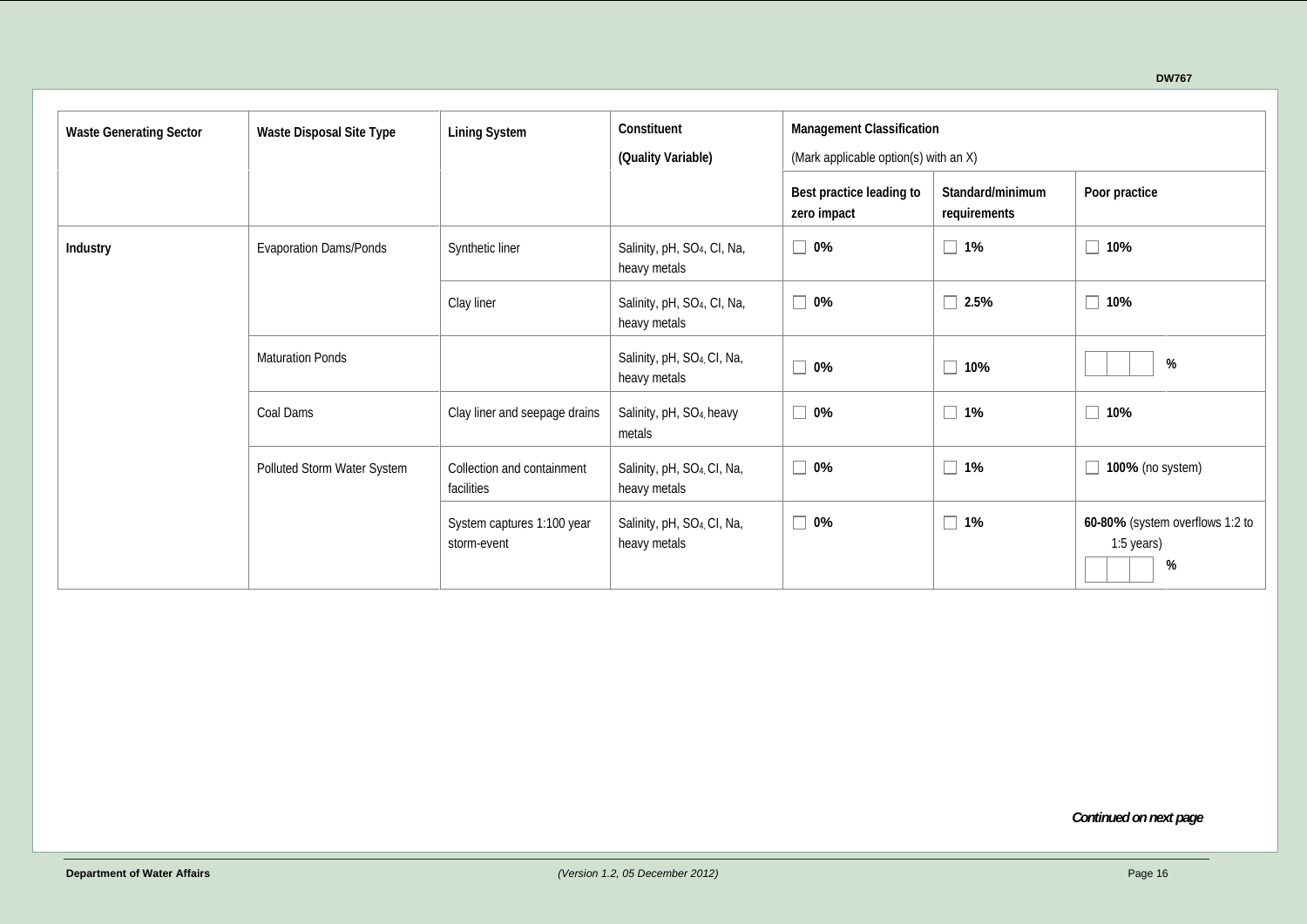| <b>Waste Generating Sector</b> | <b>Waste Disposal Site Type</b> | <b>Lining System</b>                                  | Constituent<br>(Quality Variable)                       | <b>Management Classification</b><br>(Mark applicable option(s) with an X) |                                  |                                                    |
|--------------------------------|---------------------------------|-------------------------------------------------------|---------------------------------------------------------|---------------------------------------------------------------------------|----------------------------------|----------------------------------------------------|
|                                |                                 |                                                       |                                                         | Best practice leading to<br>zero impact                                   | Standard/minimum<br>requirements | Poor practice                                      |
| <b>Domestic</b>                | <b>Oxidation Ponds</b>          | Synthetic liner                                       | Nutrients, COD, pathogens                               | 0%<br>Г                                                                   | 0.5%                             | 7.5%                                               |
|                                |                                 |                                                       | Salinity, pH, SO <sub>4</sub> , CI, Na,<br>heavy metals | 0%<br>Г                                                                   | 1%<br>П                          | 10%                                                |
|                                |                                 | Clay liner                                            |                                                         | 0%<br>Г                                                                   | 1%<br>$\Box$                     | 7.5%                                               |
|                                |                                 |                                                       | Salinity, pH, SO <sub>4</sub> , CI, Na,<br>heavy metals | 0%<br>Г                                                                   | 2.5%                             | 10%                                                |
|                                | <b>Artificial Wetlands</b>      | Synthetic liner                                       | Nutrients, COD, pathogens                               | 0%<br>L                                                                   | 0.5%                             | 7.5%                                               |
|                                |                                 |                                                       | Salinity, pH, SO <sub>4</sub> , CI, Na,<br>heavy metals | $\vert$ 0%<br>г                                                           | 1%<br>$\Box$                     | 10%                                                |
|                                |                                 | Clay liner                                            | Nutrients, COD, pathogens                               | 0%<br>Г                                                                   | $1\%$                            | 7.5%                                               |
|                                |                                 |                                                       | Salinity, pH, SO <sub>4</sub> , CI, Na,<br>heavy metals | $\vert$ 0%<br>П                                                           | 2.5%                             | 10%                                                |
| Polluted Storm Water System    |                                 | Collection and containment                            | Nutrients, COD, pathogens                               | 0%                                                                        | $1\%$                            | 100% (no system)                                   |
|                                |                                 | facilities, system captures<br>1:100 year storm event | Salinity, pH, SO <sub>4</sub> , CI, Na,<br>heavy metals | $\Box$ 0%                                                                 | 1%<br>$\Box$                     | 60-80% (system overflows 1:2 to<br>1:5 years)<br>% |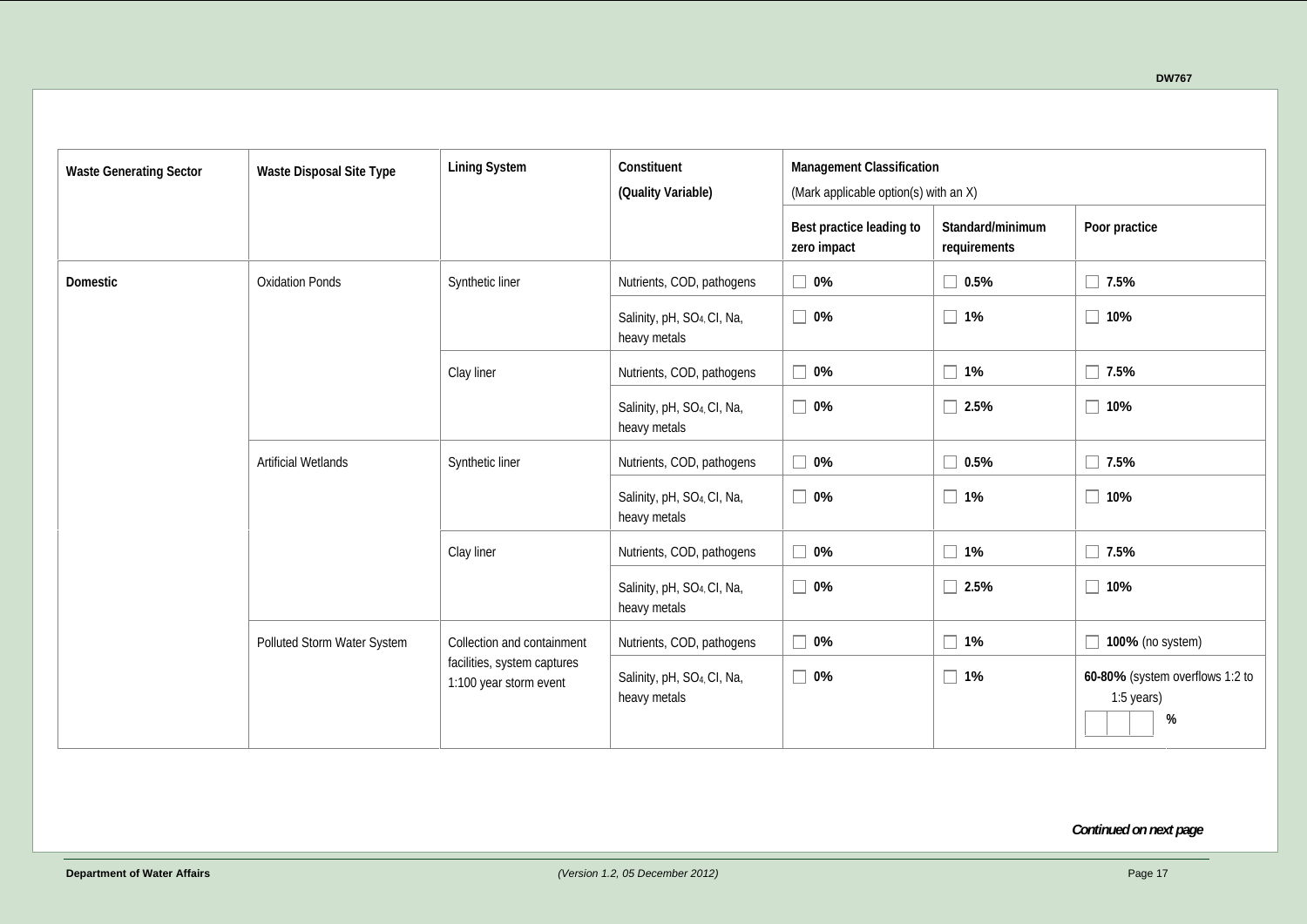| <b>Waste Generating Sector</b> | <b>Waste Disposal Site Type</b>    | <b>Lining System</b> | Constituent                                             | <b>Management Classification</b>        |                                  |               |  |  |  |  |  |  |  |
|--------------------------------|------------------------------------|----------------------|---------------------------------------------------------|-----------------------------------------|----------------------------------|---------------|--|--|--|--|--|--|--|
|                                |                                    |                      | (Quality Variable)                                      | (Mark applicable option(s) with an X)   |                                  |               |  |  |  |  |  |  |  |
|                                |                                    |                      |                                                         | Best practice leading to<br>zero impact | Standard/minimum<br>requirements | Poor practice |  |  |  |  |  |  |  |
| <b>Agricultural</b>            | <b>Oxidation Ponds</b>             | Synthetic liner      | Nutrients, COD, pathogens                               | $\Box$ 0%                               | $\Box$ 0.5%                      | $\Box$ 7.5%   |  |  |  |  |  |  |  |
|                                |                                    |                      | Salinity, pH, SO <sub>4</sub> , CI, Na,<br>heavy metals | $\Box$<br>0%                            | $\Box$ 1%                        | $\square$ 10% |  |  |  |  |  |  |  |
|                                |                                    | Clay liner           | Nutrients, COD, pathogens                               | $\Box$<br>0%                            | $\Box$ 1%                        | $\Box$ 7.5%   |  |  |  |  |  |  |  |
|                                |                                    |                      | Salinity, pH, SO <sub>4</sub> , CI, Na,<br>heavy metals | $\Box$ 0%                               | $\Box$ 2.5%                      | $\square$ 10% |  |  |  |  |  |  |  |
|                                | <b>Artificial Wetlands</b>         | Synthetic liner      | Nutrients, COD, pathogens                               | $\Box$<br>0%                            | $\Box$ 0.5%                      | $\Box$ 7.5%   |  |  |  |  |  |  |  |
|                                |                                    |                      | Salinity, pH, SO <sub>4</sub> , CI, Na,<br>heavy metals | $\Box$<br>0%                            | $\Box$ 1%                        | $\Box$ 10%    |  |  |  |  |  |  |  |
|                                |                                    | Clay liner           | Nutrients, COD, pathogens                               | $\Box$ 0%                               | $\Box$ 1%                        | $\Box$ 7.5%   |  |  |  |  |  |  |  |
|                                |                                    |                      | Salinity, pH, SO <sub>4</sub> , CI, Na,<br>heavy metals | $\Box$<br>0%                            | $\Box$ 2.5%                      | $\Box$ 10%    |  |  |  |  |  |  |  |
|                                | <b>Polluted Storm Water System</b> |                      | Nutrients, COD, pathogens                               | $\Box$ 0%                               | %                                | $\%$          |  |  |  |  |  |  |  |
|                                |                                    |                      | Salinity, pH, SO <sub>4</sub> CI, Na,<br>heavy metals   | $\Box$<br>0%                            | $\%$                             | $\%$          |  |  |  |  |  |  |  |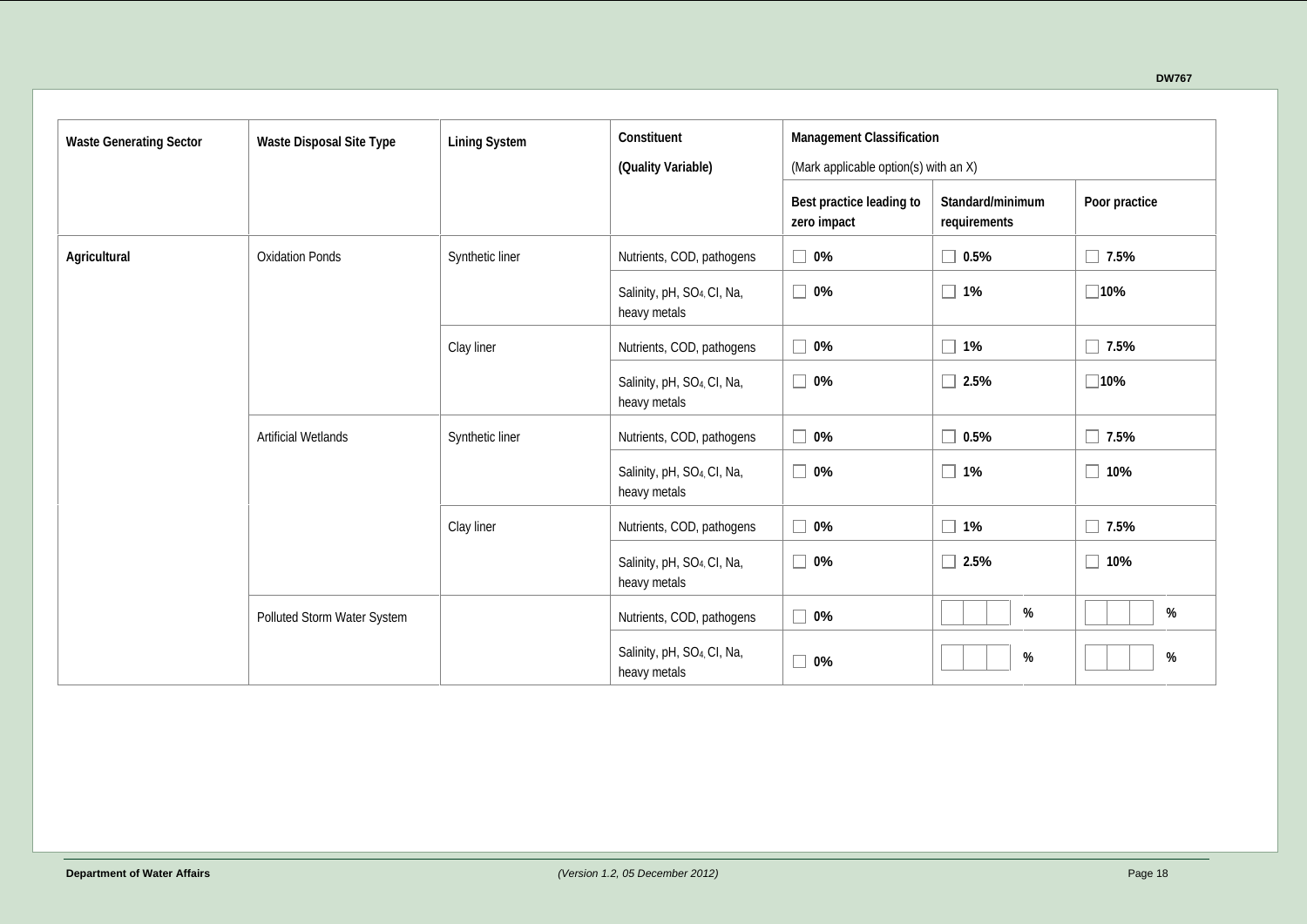| 6.2   | <b>Waste Disposal Site Classification</b>                                                                                  |                                                                              |                                  |                      |                                                    |
|-------|----------------------------------------------------------------------------------------------------------------------------|------------------------------------------------------------------------------|----------------------------------|----------------------|----------------------------------------------------|
|       | Mark the site classification with an X (only one option may be selected)                                                   |                                                                              |                                  |                      |                                                    |
|       | GCB+                                                                                                                       | GSB+                                                                         | <b>GMB+</b>                      |                      | $GLB+$                                             |
|       | <b>GCB-</b>                                                                                                                | <b>GSB-</b>                                                                  | <b>GMB-</b>                      |                      | <b>GLB-</b>                                        |
|       | H:H                                                                                                                        | <b>H</b> :h                                                                  |                                  |                      |                                                    |
|       | Legend                                                                                                                     |                                                                              |                                  |                      |                                                    |
|       | В                                                                                                                          | Water deficit climate resulting in only sporadic leachate generation         |                                  | C                    | Communal Landfill                                  |
|       | В<br>٠                                                                                                                     | Water surplus climate resulting in significant leachate generation           |                                  | Small Landfill<br>S  |                                                    |
|       | General waste or landfill for general waste<br>G                                                                           |                                                                              |                                  | Medium Landfill<br>М |                                                    |
|       | н                                                                                                                          | Hazard waste landfill that can receive waste with a hazard rating of 1 and 2 |                                  | L<br>Large Landfill  |                                                    |
|       | н                                                                                                                          |                                                                              |                                  |                      |                                                    |
|       | н                                                                                                                          | Hazard waste landfill that can receive waste with a hazard rating of 3 and 4 |                                  |                      |                                                    |
|       | ÷<br>h                                                                                                                     |                                                                              |                                  |                      |                                                    |
|       | Site classification Date (ccyymmdd)                                                                                        |                                                                              |                                  |                      |                                                    |
| 6.3   | <b>Authorisation / Regulation Details</b>                                                                                  |                                                                              |                                  |                      |                                                    |
| 6.3.1 | Authorisation/Regulation Type (mark the applicable option with an X)                                                       |                                                                              |                                  |                      |                                                    |
|       | [X] Licence ("Registration of a Waste Management Facility in terms of Section 21(g) of the National Water Act".)           |                                                                              |                                  |                      |                                                    |
|       | Permit ("Registration of a Waste Management Facility in terms of Section 20(1) of the Environmental Conservation Act".)    |                                                                              |                                  |                      |                                                    |
|       | Direction ("Registration of a Waste Management Facility in terms of Section 20(5) of the Environmental Conservation Act".) |                                                                              |                                  |                      |                                                    |
|       | Exemption ("Registration of a Waste Management Facility in terms of Section 20(1) of the Environmental Conservation Act".) |                                                                              |                                  |                      |                                                    |
| 6.3.2 | Applicable Authorisation / Regulation Reference Number<br><b>OR</b>                                                        |                                                                              | NWA, NEMA and NEMWA              |                      |                                                    |
|       | <b>Environment Conservation Act Permit Number</b>                                                                          |                                                                              |                                  |                      |                                                    |
|       |                                                                                                                            |                                                                              |                                  |                      |                                                    |
| 6.3.3 | The authorisation/regulation is valid from<br>(ccyymmdd)                                                                   |                                                                              |                                  | Until<br>(ccyymmdd)  |                                                    |
| 6.4   | Succession transfer and source part 2 details                                                                              |                                                                              |                                  |                      |                                                    |
| 6.4.1 | Is this a 'succession in title' related water use transfer?                                                                |                                                                              | Yes                              |                      | $\boxtimes$ No                                     |
| 6.4.2 | If yes, complete the following details where applicable.                                                                   |                                                                              |                                  |                      |                                                    |
|       | Source Register Number                                                                                                     | <b>WU Number</b>                                                             | <b>WU Status to be Allocated</b> |                      | <b>WU Close Date (if applicable)</b><br>(ccyymmdd) |
|       |                                                                                                                            |                                                                              |                                  |                      |                                                    |
|       |                                                                                                                            |                                                                              |                                  |                      |                                                    |
|       |                                                                                                                            |                                                                              |                                  |                      |                                                    |
|       |                                                                                                                            |                                                                              |                                  |                      |                                                    |
|       |                                                                                                                            |                                                                              |                                  |                      |                                                    |
|       |                                                                                                                            |                                                                              |                                  |                      |                                                    |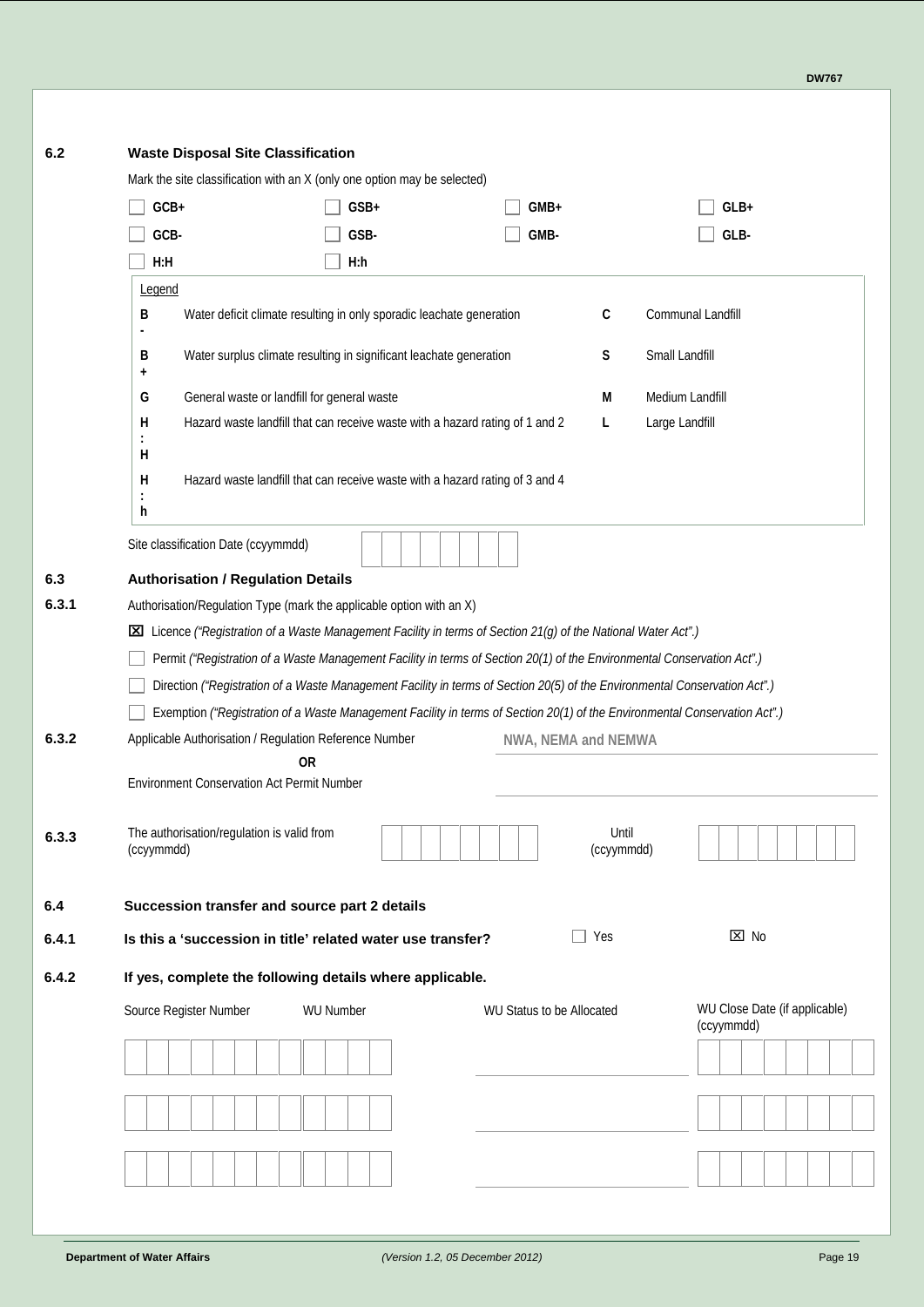| <b>DW767</b> |
|--------------|
|--------------|

| 6.5   | <b>District Municipality</b>                                                                                           |
|-------|------------------------------------------------------------------------------------------------------------------------|
|       | <b>Gert Sibande Municipality</b><br>District Municipality Name (if applicable)                                         |
|       |                                                                                                                        |
| 6.6   | <b>Billing information</b>                                                                                             |
| 6.6.1 | Applicant to be billed as:                                                                                             |
|       | Start Date (ccyymmdd)<br><b>End Date (ccyymmdd)</b><br><b>Water User</b><br>Via a WUA/WSP<br><b>X</b> Water User<br>or |
| 6.6.2 | <b>Bill incentive charge:</b>                                                                                          |
|       | Start Date (ccyymmdd)<br>End Date (ccyymmdd)<br>On actual load(s)<br>On actual load(s)<br>Registered load(s)<br>or     |
| 6.6.3 | <b>Billing</b><br>$\boxtimes$ Annually<br>Bi-annually<br>Monthly<br>Frequency:                                         |
| 6.6.4 | If to be billed via WUA/WSP:                                                                                           |
|       | Name of WUA/WSP                                                                                                        |
|       | Is WUA/WSP a Billing Agent?<br>No<br>Yes<br>$\Box$                                                                     |
|       | <b>Billing Agent's Register</b><br>Number                                                                              |
| 6.6.5 | If this WU is to be billed via a Bulk Billing Party that is not a WSP/WUA, complete the following:                     |
|       | Name of Customer                                                                                                       |
|       | <b>Bulk-Bill-to-Party Register</b><br>Number                                                                           |
| 6.7   | Waste management scheme information                                                                                    |
|       | Waste scheme name (if applicable)                                                                                      |
|       | If the Waste Scheme is applicable, provide WSMP<br>٠<br>(Waste Scheme Management Parameter Name)                       |
|       | Specify the date from which this WSMP is applicable to<br>this water use (ccyymmdd)                                    |
| 6.8   | Late registration penalty                                                                                              |
|       | ⊠ No<br>Is this a late registration?<br>Yes                                                                            |
|       | If yes, mark with an X, the applicable penalty to be levied                                                            |
|       | R300.00 OR                                                                                                             |
|       | 10% (ten percent) of the annual water use charge outstanding at the date of registration which ever is greater         |
|       | Specify the penalty amount payable                                                                                     |
|       | Waive penalty                                                                                                          |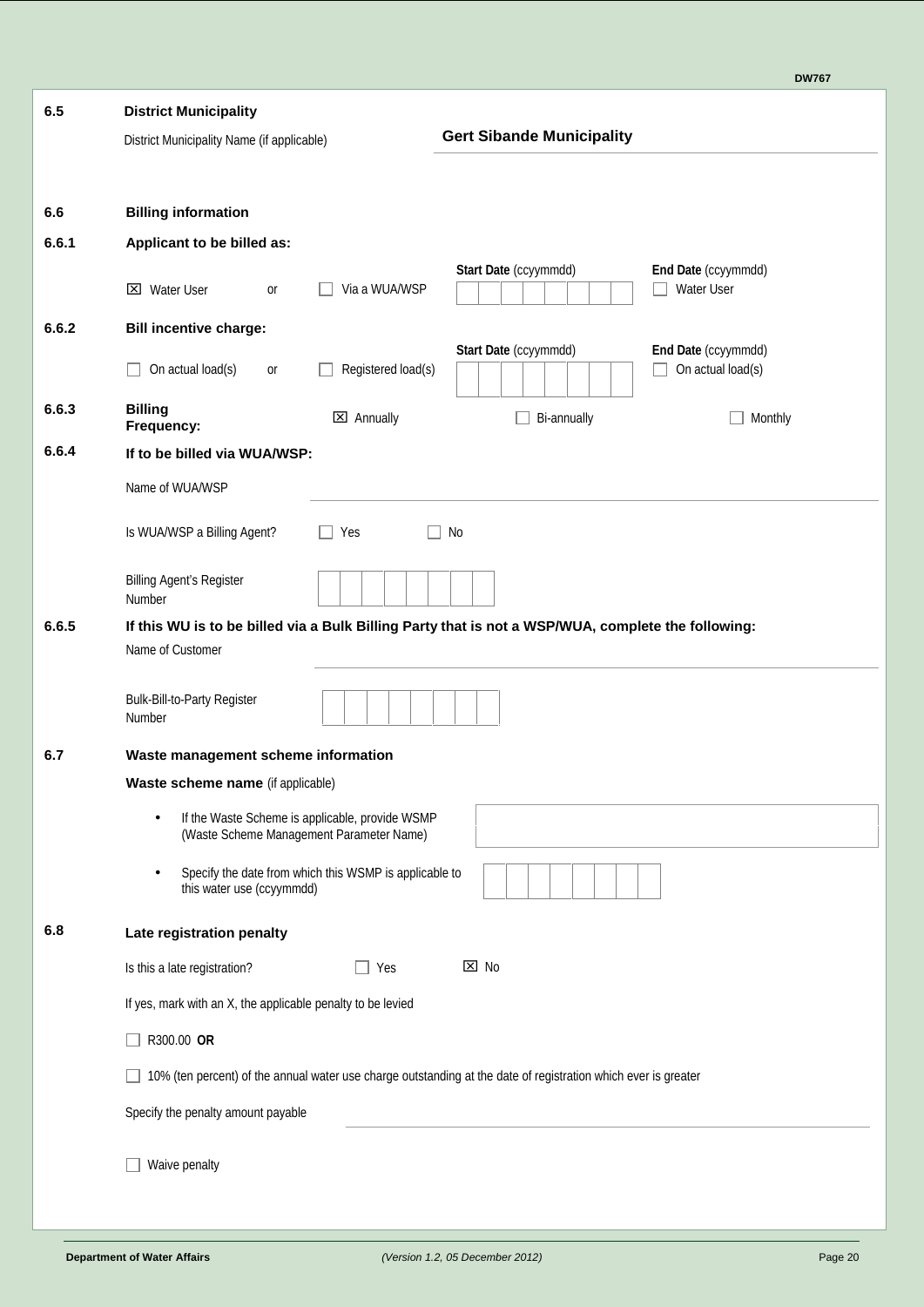|                         | Water use takes/took place in terms of the General Authorisation:                           |                                                                                                                                                                                                                    | $\overline{X}$ No<br>Yes |  |  |  |  |  |  |
|-------------------------|---------------------------------------------------------------------------------------------|--------------------------------------------------------------------------------------------------------------------------------------------------------------------------------------------------------------------|--------------------------|--|--|--|--|--|--|
|                         | *If yes complete the following details after confirmation with relevant DWAF/CMA officials: |                                                                                                                                                                                                                    |                          |  |  |  |  |  |  |
|                         | Date(s) from which applicable GA is/was applicable to this water use                        |                                                                                                                                                                                                                    |                          |  |  |  |  |  |  |
| South African Act:      |                                                                                             | Applicable section of the act                                                                                                                                                                                      |                          |  |  |  |  |  |  |
|                         |                                                                                             | [E.g. National Water Act (Act No. 36 of 1998)]                                                                                                                                                                     |                          |  |  |  |  |  |  |
| Date From<br>(ccyymmdd) |                                                                                             | Government Notice No.                                                                                                                                                                                              |                          |  |  |  |  |  |  |
| Date To<br>(ccyymmdd)   |                                                                                             | Government Notice Date<br>(ccyymmdd)                                                                                                                                                                               |                          |  |  |  |  |  |  |
|                         | Applicable Section Of The General Authorisation                                             |                                                                                                                                                                                                                    |                          |  |  |  |  |  |  |
| Date From<br>(ccyymmdd) |                                                                                             | Government Notice No.                                                                                                                                                                                              |                          |  |  |  |  |  |  |
| Date To<br>(ccyymmdd)   |                                                                                             | <b>Government Notice Date</b><br>(ccyymmdd)                                                                                                                                                                        |                          |  |  |  |  |  |  |
|                         | Applicable Section Of The General Authorisation                                             |                                                                                                                                                                                                                    |                          |  |  |  |  |  |  |
| Date From<br>(ccyymmdd) |                                                                                             | Government Notice No.                                                                                                                                                                                              |                          |  |  |  |  |  |  |
| Date To<br>(ccyymmdd)   |                                                                                             | Government Notice Date<br>(ccyymmdd)                                                                                                                                                                               |                          |  |  |  |  |  |  |
|                         | Applicable Section Of The General Authorisation                                             |                                                                                                                                                                                                                    |                          |  |  |  |  |  |  |
| known/available.        |                                                                                             | If an authorisation has been issued under other legislation - provide the Law/Regulation details if<br>If this application represents a licence related water use (new licence application or previously submitted |                          |  |  |  |  |  |  |
|                         | application) - complete following details if known/available.                               |                                                                                                                                                                                                                    |                          |  |  |  |  |  |  |
|                         | Responsible Licensing Authority Reference<br>Responsible Licensing Authority Business       |                                                                                                                                                                                                                    |                          |  |  |  |  |  |  |
| Unit                    |                                                                                             |                                                                                                                                                                                                                    |                          |  |  |  |  |  |  |
|                         |                                                                                             |                                                                                                                                                                                                                    |                          |  |  |  |  |  |  |
|                         |                                                                                             |                                                                                                                                                                                                                    |                          |  |  |  |  |  |  |
|                         |                                                                                             |                                                                                                                                                                                                                    |                          |  |  |  |  |  |  |